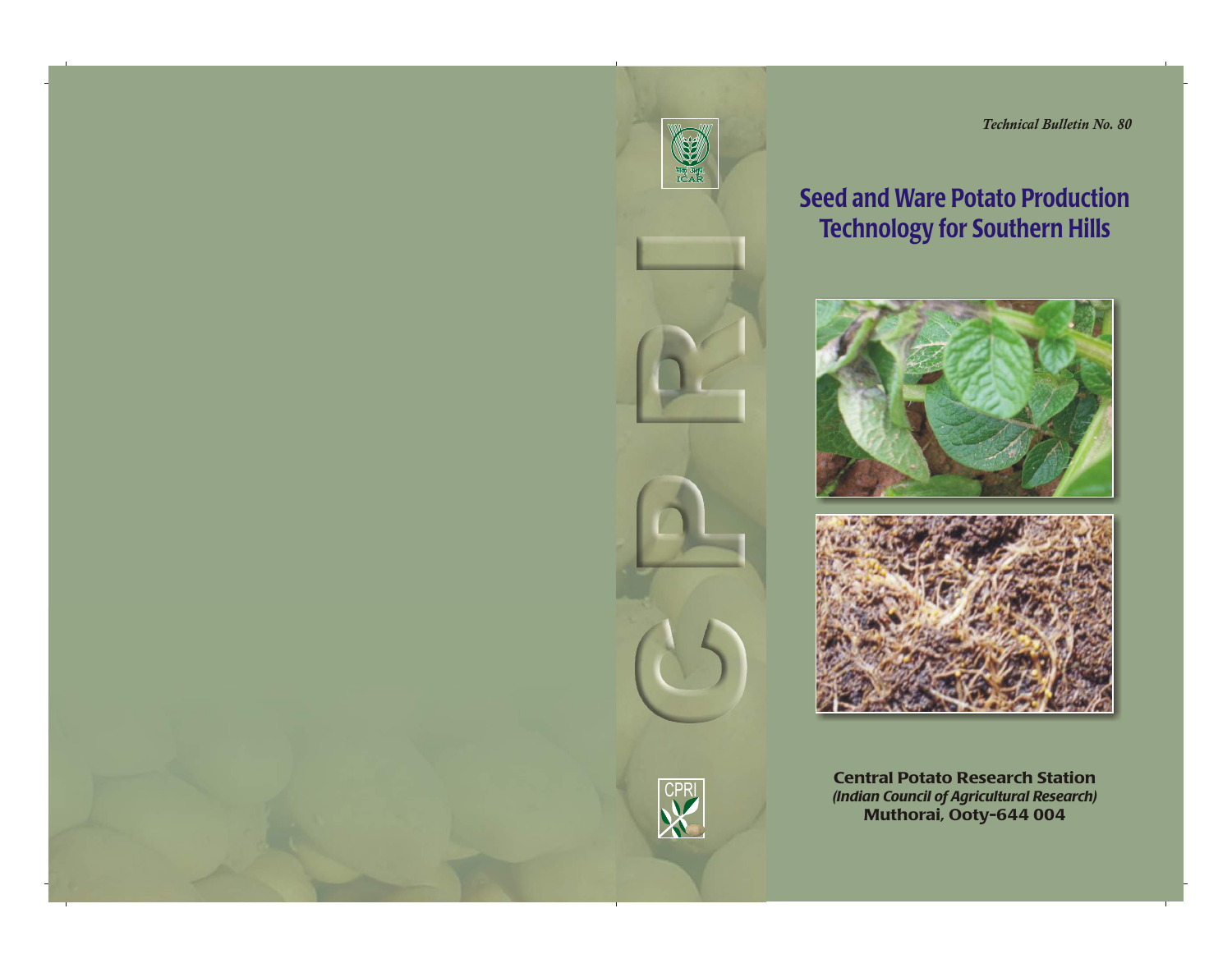# Seed and Ware Potato Production Technology for Southern Hills

**G Ravichandran TA Joseph M Manorama R Muthuraj Sarjeet Singh EP Venkatasalam**



Central Potato Research Station *(Indian Council of Agricultural Research)* Muthorai, Ooty-644 004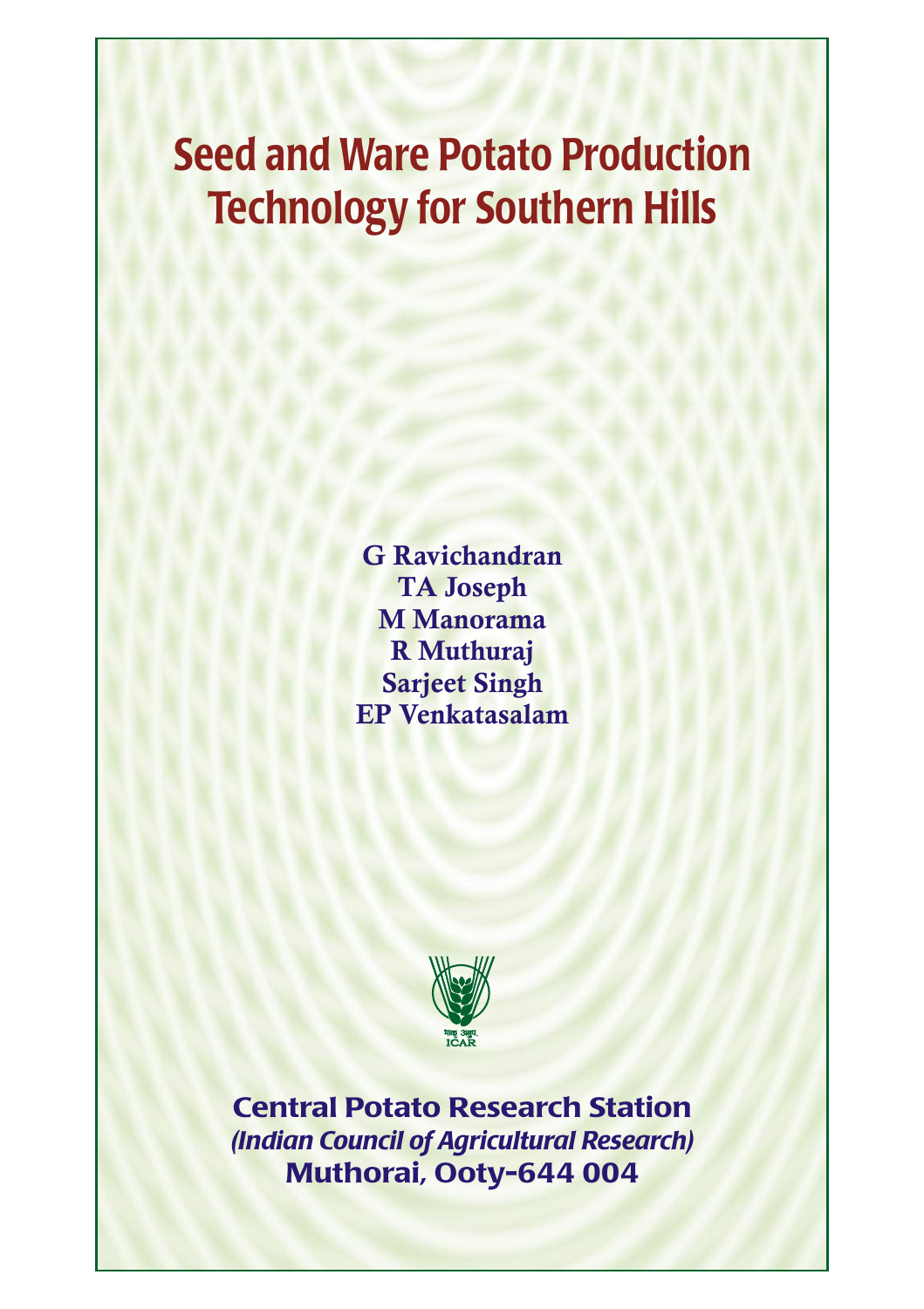Technical Bulletin No. 80

Printed: January 2007, 500 copies

Production : Avnish Atrey

Published by : Dr. SK Pandey, Director Central Potato Research Institute Shimla 171 001, HP, India Email: dircpri@sancharnet.in

For further information, contact

**Director** 

Central Potato Research Institute, Shimla -171 001 (HP) Phone : 0177-2625073, Fax : 0177-2624460

Or

#### Head

Central Potato Research Station, Muthorai-643 004 Ootacamund, Tamil Nadu Phone : 0423-2550669, Fax : 0423-2550044

Designed & Printed at: Nirmal Vijay Printers B-62/8, Naraina Industrial Area Phase-II, New Delhi - 110 028 Phone : 51418526, 25891449, 9811053617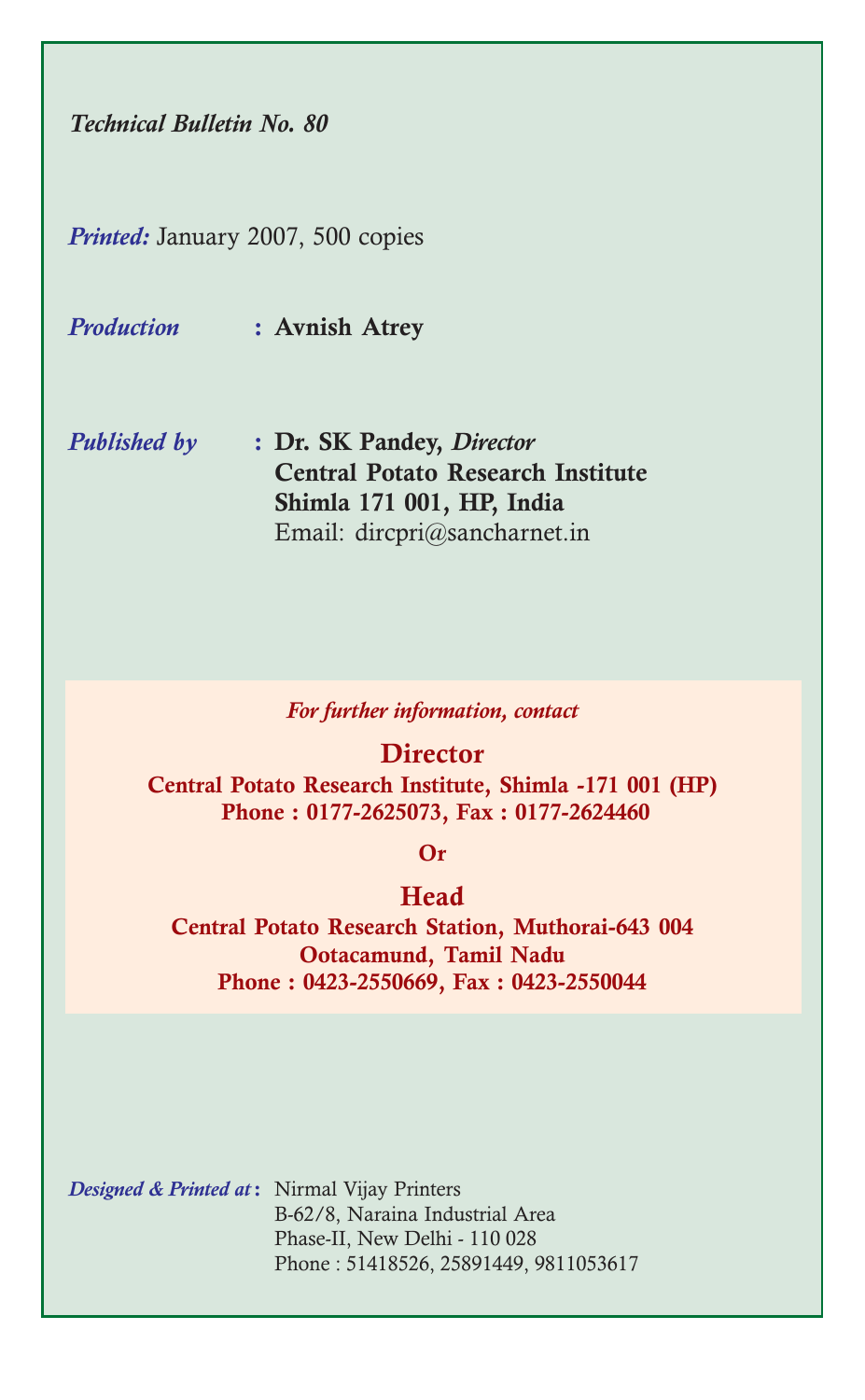| 1. Introduction                               | $\mathbf{1}$   |
|-----------------------------------------------|----------------|
| 2. Topography and climate                     |                |
| Climate                                       | $\overline{2}$ |
| Seasons                                       | 3              |
| Soils                                         | 3              |
| Constraints of potato cultivation in Nilgiris | $\overline{3}$ |
| Remedies                                      | 6              |
| 3. Package of practices of potato production  |                |
| Crop rotation                                 | 8              |
| Land preparation                              | 8              |
| Seed preparation                              | 8              |
| Spacing                                       | 8              |
| Varieties                                     | 8              |
| Size of seed tubers                           | 9              |
| Seed rate                                     | 9              |
| Depth of planting                             | 10             |
| Organic manures                               | 10             |
| Fertilizers                                   | 10             |
| Method of planting                            | 11             |
| <b>Intercultural Operations</b>               | 11             |
| 4. Pest and diseases                          |                |
| Pests                                         | 12             |
| <b>Diseases</b>                               | 14             |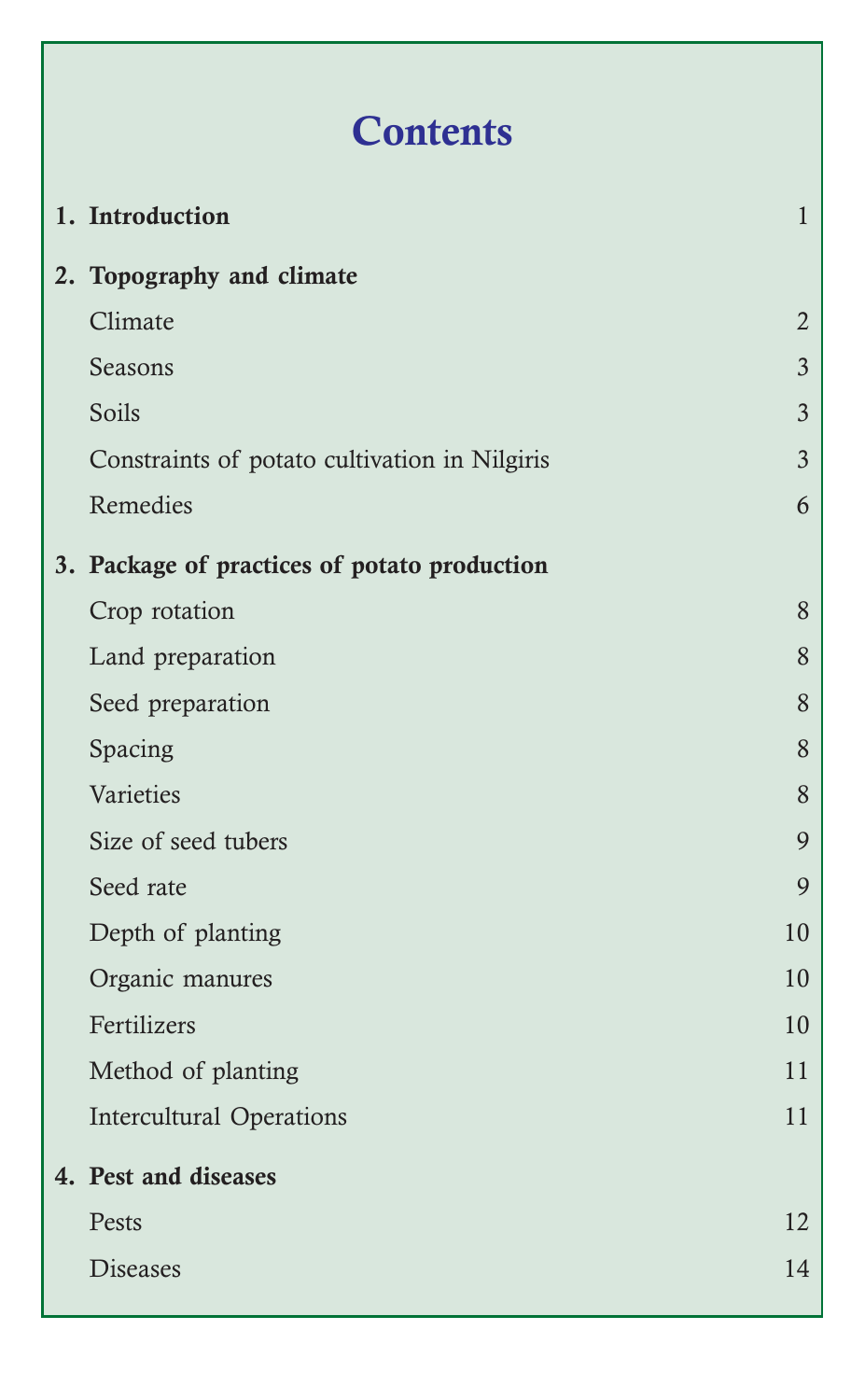| Harvest                                                   | 16 |
|-----------------------------------------------------------|----|
| Storage                                                   | 16 |
| Crop rotation                                             | 17 |
| 5. Seed potato production                                 |    |
| Cost of seed potato production in Nilgiris                | 18 |
| Points to be considered in quality seed potato production | 18 |
| 6. Monitoring of seed quality                             |    |
| Monitoring quality of stocks                              | 25 |
| Methods of inspection for monitoring the quality          | 26 |
| Seed monitoring standards                                 | 26 |
| Quality control                                           | 27 |
| 7. Calendar of events                                     | 28 |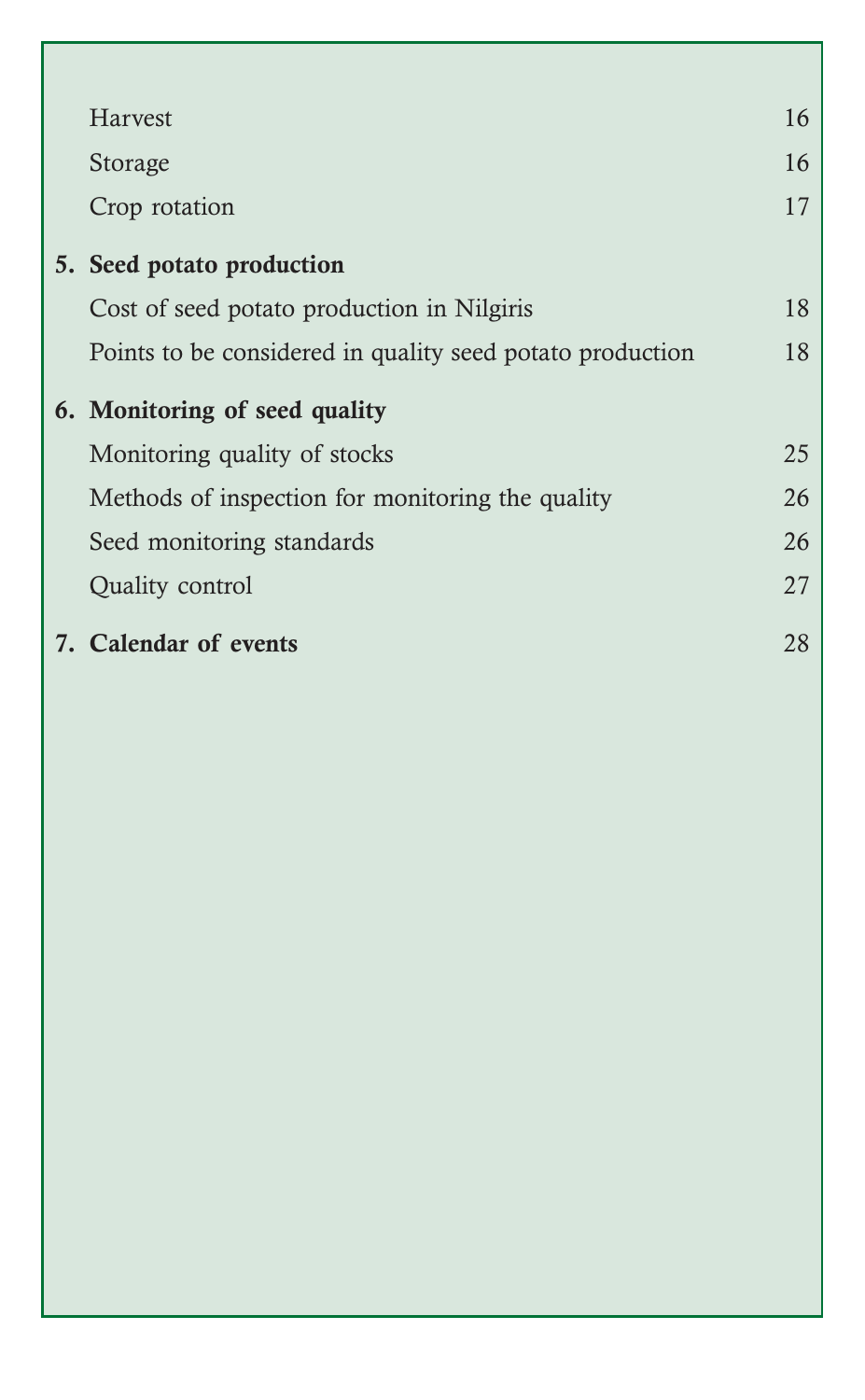# Foreword

Ever since potato was introduced by Mr. John Sullivan in the Nilgiri hills in the year 1822, the potato production has been gaining new heights. The quantum jump in cultivation of potato in the region lies in the agro climatic conditions which are conducive in taking potato crop around the year. The Central Potato research Station, Ooty was established near Muthorai, Ootaccmund in the year 1957 to boost the potato seed production in the southern region and to reorient its activities following the ban imposed on the export of seed potatoes out of Nilgiris under the Disease and Insect Pests Act 1914. The scientists had no option but to attempt a solution to the problem by developing varieties which are not only resistant to cyst nematode and late blight but also specific agronomic practices suitable to the climatic conditions of the region.

The enormous scientific progress has been made on various aspects of potato research and development leading to enhancement in area under potato and developing package of practices for potato based cropping systems to produce disease free quality seed. This has been possible only with the joint efforts made by the scientists from the Central Potato Research Institute, Shimla and its regional station at Muthorai. The bulletin presents an overall view of the potato production technology over the last five decades. It is likely to serve as a benchmark for the future of scientific data generation for the scientists, extension workers and more important to the farmers engaged in potato cultivation not only in the Nilgiri hills but other parts in the southern India.

The painstaking efforts for compilation of this bulletin taken by the team of scientists consisting of Drs.G. Ravichandran, TA Josheph, R Muthuraj, Sarjeet Singh and EP Vekatasalam and Mrs (Dr) M Monorma and their colleagues from Head Quarter and Central Potato Research Station, Muthorai deserve appreciation. The Nilgiri region is likely to serve as a prime center in meeting the demand of quality seed in Nilgiri's and for supplying fresh tubers for table purposes and catering to the need of processing industries which are coming up in big way.

> SK Pandey **Director**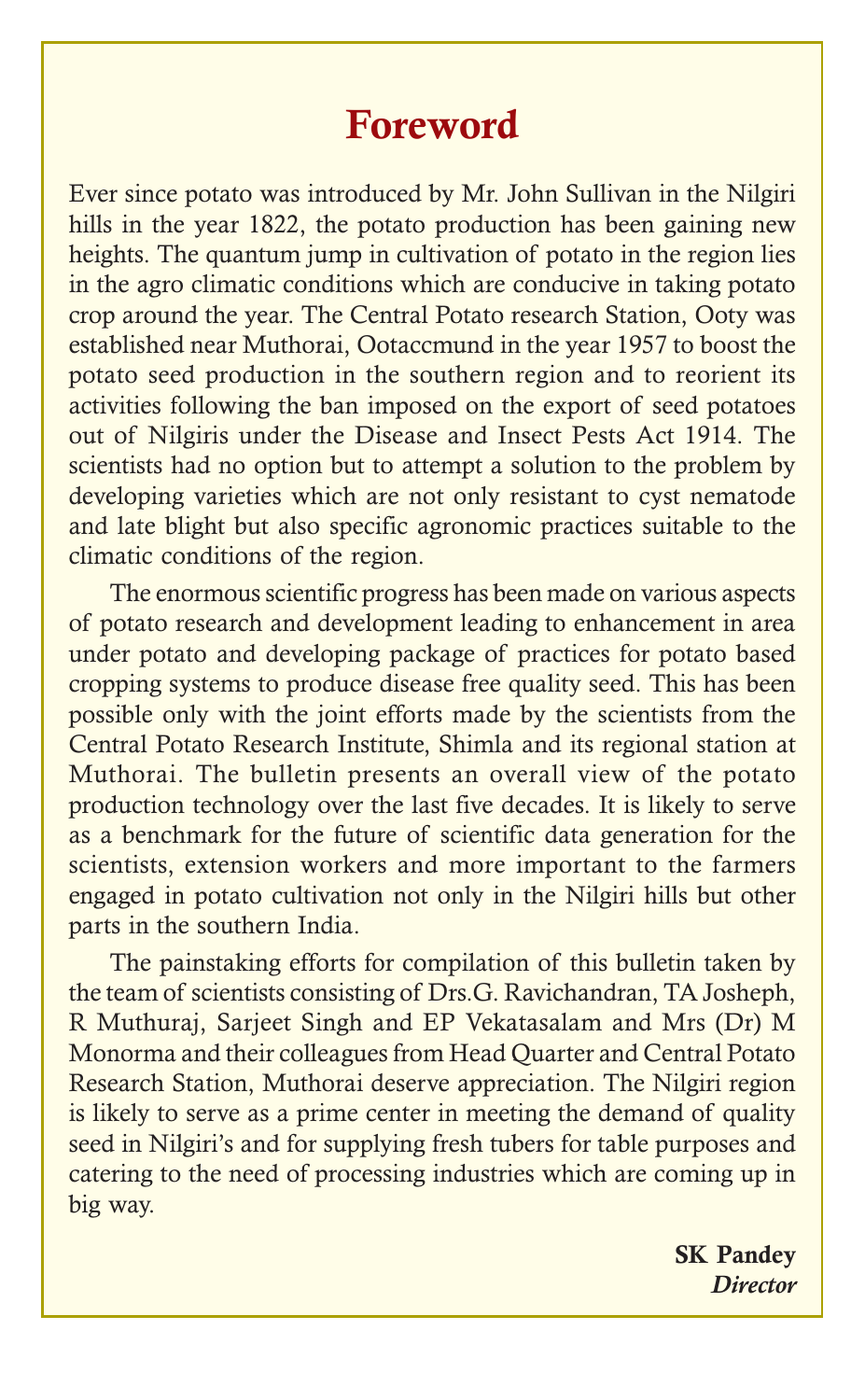# 1. Introduction

The Central Potato Research Station, Muthorai, Ooty, Tamil Nadu, was established during 2nd five year plan under the Ministry of Agriculture with the cooperation of the Madras Government and started functioning from April 1957. It is working on the basic problems of potato production in the state in addition to the dissemination of the latest improved technologies for improving the crop productivity. The station is located 6 Km away from Ootacamund town on the Ooty-Emerald road near Muthorai village at an altitude of 2130 meters above msl. It has an area of 16.6 hectares out of which about 12 hectares is cultivable. Originally it was to cater to the needs of seed potatoes of the States of Kerala, Madras, Mysore and Andhra Pradesh. However, the occurrence of potato cyst nematodes in 1961 and the late blight in epiphytotic form in the region changed the mandate. Under the Disease and Insect Pest Act 1914, the export of seed potatoes was banned out of Nilgiris. So the station reoriented its activities to develop the management strategies for potato cyst nematodes and late blight disease, suitable agronomic practices for a potato based cropping system and production of disease free quality seeds of existing potato varieties. The station has identified non-availability of quality seed potatoes, late blight and potato cyst nematodes as three foremost important potato production problems and working on them with suitable recommendations.

Potato was introduced in the Nilgiris by Mr.John Sullivan, the founder of present day Udhagamandalam, in 1822. The area under potato in the Nilgiris had been increasing considerably since 1910 due to the demands from Colombo, Bombay, Calcutta and other places. The increase was also due to the Ist and IInd world wars as the import of potato for European countries was banned and it reached a peak of 10,000ha during 1944. With the establishment of Central Potato Research Station in 1957, the potato production in the Nilgiris has gained a new momentum. Though there was a set back in potato area during 1961 due to the attack of late blight, again it started rising with the introduction of new varieties and suitable management practices. At present, potato is cultivated in about 5600ha in Tamil Nadu, out of which 4500ha lies in the Nilgiris, which has been the focal point of potato production in the state. Due to low acreage under potato in Kerala and Andhra Pradesh, a good in house demand of fresh potatoes for table as well as by the processing industries and the Nilgiris region will continue as a viable and prime centre in the south for potato production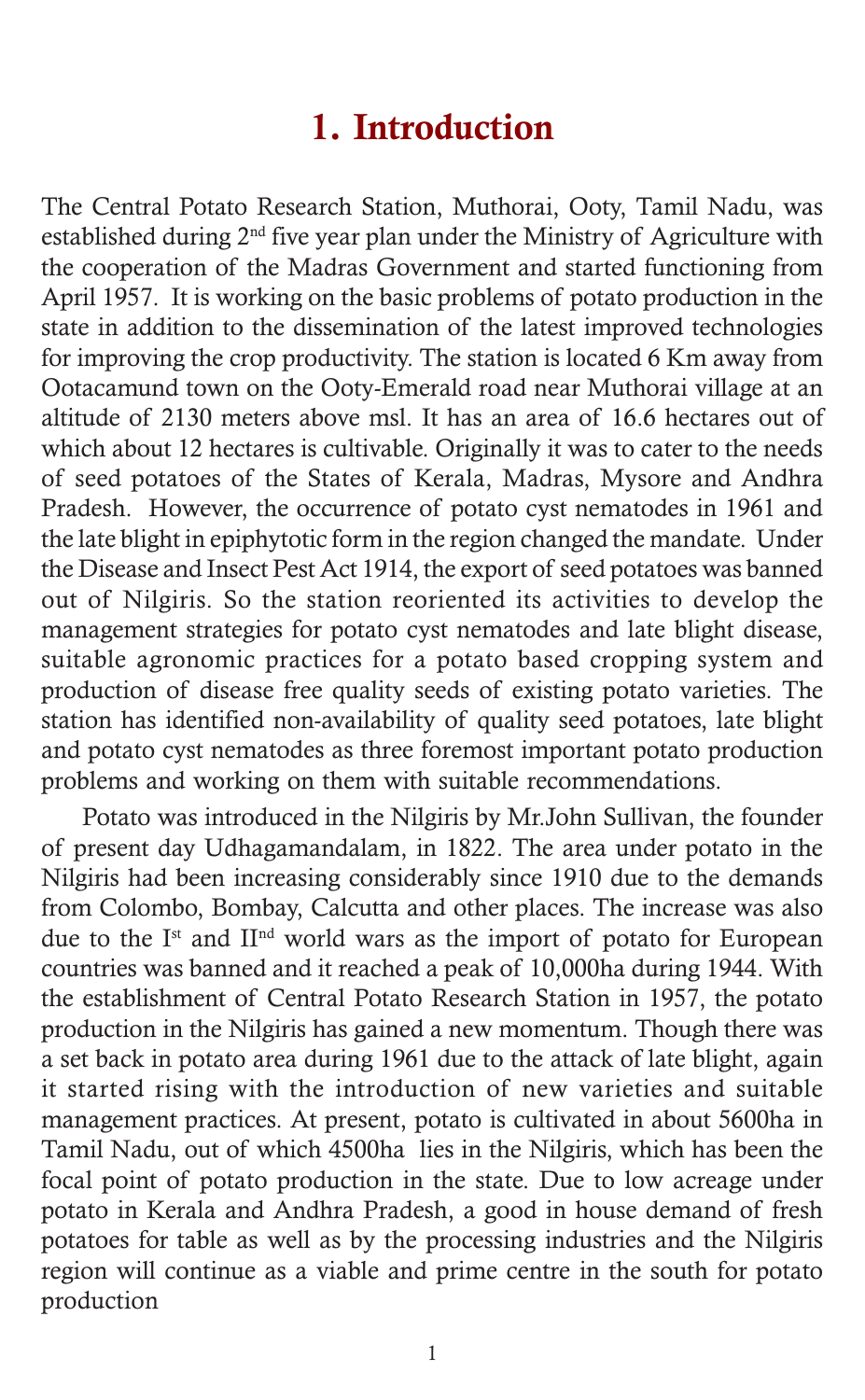# 2. Topgraphy and climate

Potato is an important vegetable crop of which plays a prominent role in the agricultural economy of Nilgiris. The Nilgiris is unique one with regard to climatic conditions, economy and also land use pattern. It consists of four blocks, namely, Udhagamandalam, Kotagiri, Coonoor and Gudalur (fig. 1). The entire district is in hilly tract with an elevation ranging from 1000m (Gudalur) to 2500m (Thottapetta) above msl. The Udhagamandalam, Kotagiri and Coonoor blocks lie at an altitude of 1500 to 2500m above msl. Udhagamandalam and Coonoor are the more suitable for potato cultivation due to favourable temperature conditions.



#### 2.1 Climate

The climate of the region is humid and sub temperate type and is served both by South-west (50-55% rainfall) and North-east (30-35% rainfall) monsoons with a well distributed mean annual rainfall of 1300mm in 100 rainy days. The months of July, August and September are the wettest and January and February receive almost no rain. The mean maximum and minimum temperatures range between  $17.5$  to  $22.2$  and  $7.3$  to  $12.3$ °C, respectively. On the whole, the climate of the region is suitable for potato cultivation through out the year, but irrigation facilities are required for the crop grown during January to April, as these are dry months.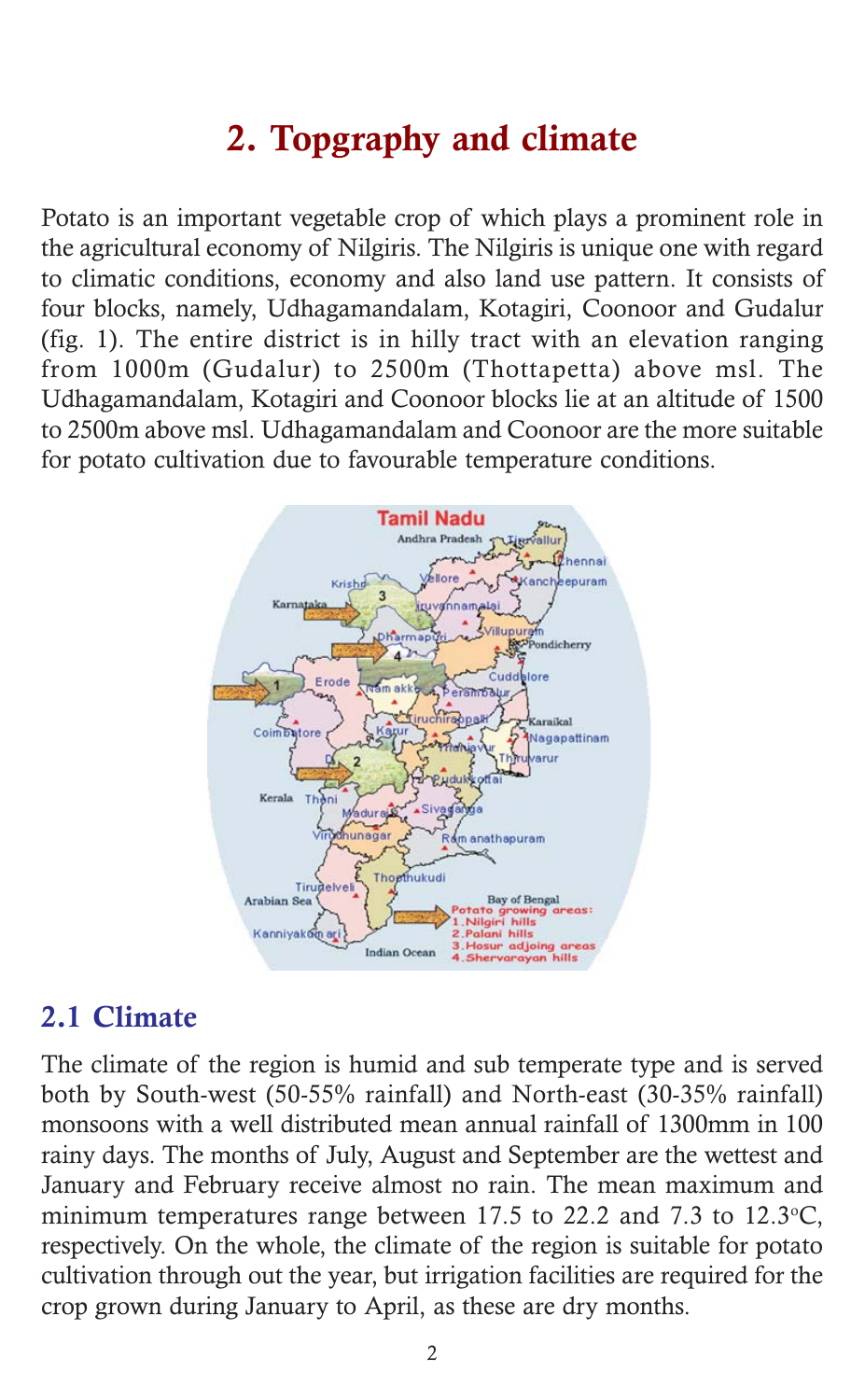#### 2.2 Seasons

Due to the equinox climate prevailing in the Nilgiris, potato can be grown through out the year under three distinct seasons namely, summer, autumn and spring. Summer is the main season (April/May to August/September) occupying around 60-65% area followed by autumn (August/September to December/January) occupying 25-30% of the area. During summer and autumn seasons potato crop is grown under rainfed conditions. A meager area of about 5-10% is grown under irrigation during January/February to May/June as spring crop.

# 2.3 Soils

There are three broad categories of soils in the Nilgiris. They are i) Nanjanad, ii) Udhagamandalam and iii) Kundah series. The physico-chemical properties of these soils are given in the table 1.

| Soil series    | Clay $(\% )$ | Silt $(\%)$    | Sand $(\%)$ Organic | Carbon  | pH          | <b>CEC</b>               |
|----------------|--------------|----------------|---------------------|---------|-------------|--------------------------|
| Nanjanad       | 40-58        | $\overline{a}$ | $24 - 30$           | $2 - 3$ | $4.1 - 4.3$ | $16.3 - 18.0$            |
| Udhagamandalam | 38-44        | Appreciable    | 28-34               | High    | Low pH      | $\overline{\phantom{0}}$ |
| Kundah         | $42 - 56$    | $15 - 24$      | $\overline{a}$      | high    | $4.2 - 4.4$ | High                     |

Table 1. Physico – chemical properties of Nilgiri soils

Potato can be grown in all types of soils. Loose and friable soil with low clay content and good in humus is the most suitable soil for potato cultivation.

# 2.4 Constraints of potato cultivation in Niligiris

There are several constraints in potato cultivation in the Niligiris they are

- 1. Infestation of soil with cyst nematode
- 2. Lack of country and cold storage facilities
- 3. Inadequate participation of state govt. in seed production activities.
- 4. Restriction of movement potato as seed due to domestic quarantine.
- 5. Regular appearance of late blight.
- 6. High cost of seed from out of state sources due to transportation cost.
- 7. Non availability of suitable site for quality seed production.
- 8. Lack of awareness to use good quality seed

### 2.4.1 Infestation of soil with potato cyst nematodes (Globodera pallida and Globodera rostochiensis)

This is a second important pest of Nilgiris and not seen in any other part of India. The affected plants get stunted with dull and unhealthy foliage and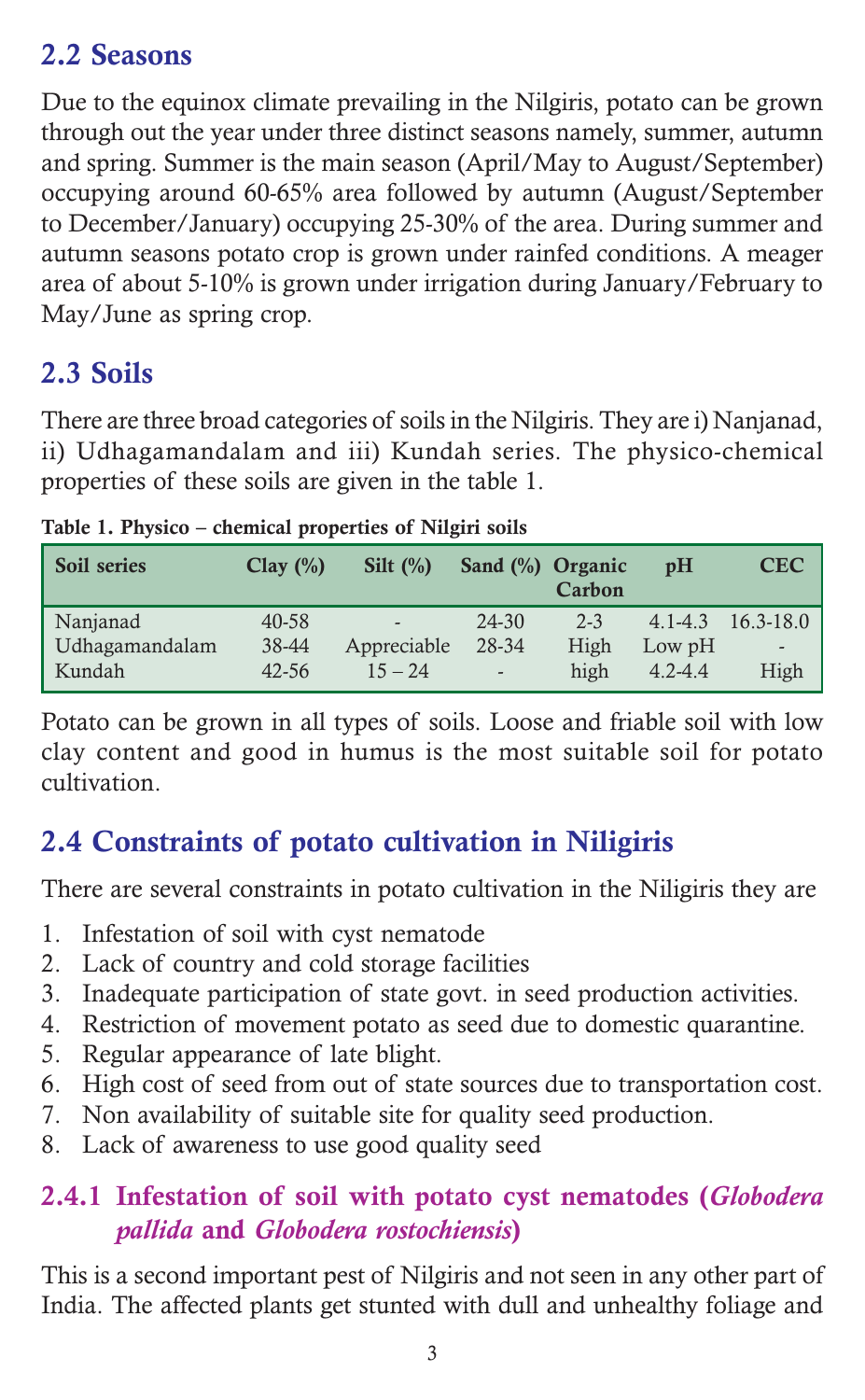have a tendency to dry/wilt during the day. In case of heavy infestation plants turn yellow and die prematurely. The control is done by application of Carbofuran (Furadan) 3G  $(0, 2 \text{ kg} \text{ ai ha}^{-1} \text{ as basal dose at the time of})$ planting and cultural practices.

- Use of resistant cultivar like Kufri Swarna, Kufri Giriraj and Kufri Jyoti also which limits the growth of nematode populations along with nematicide application as the later two varieties do not support fast multiplication of the pathogens.
- Following crop rotation with crops like cabbage, carrot, radish and wheat.
- Use of quality seed from recognized sources.

# 2.4.2 Lack of country and cold storage facilities

The farmers have small land holding do not have sufficient storage space in their houses and there is no cold store facility (Co-operative/ private) to store the produce for use as seed in the next crop season. Due to this fact and remunerative price the whole produce is disposed off in the market. This practice leads to non availability of seed of right physical age. The farmers generally use either freshly harvested produce after breaking the dormancy or procure potato tubers from the market and use as seed. Hence there is a need of augmentation of suitable/country cold store for seed purposes so that the farmers can use the seed of suitable physiologically age for better yields.

#### 2.4.3 Inadequate participation of state govt. in seed production activities

The seed production activity is a planned programme in which the multiplication of high quality seed into subsequent generations is essential. The state governments does not have adequate network of seed production stations to multiply the seed in different generations to meet the local requirement of seed of Nilgiris hills or there is no co-operative society involved in production of seed in collaboration with the state/ Central Govt. organizations. Hence, the availability of quality seed is not enough in the Nilgiris from the organized sector.

#### 2.4.4 Restriction of movement of potato as seed due to domestic quarantine

The state has the enforcement of domestic quarantine due to infestation of cyst nematode which does not encourage the farmers to be enterprising in seed production activities even for local supply within the Nilgiris and there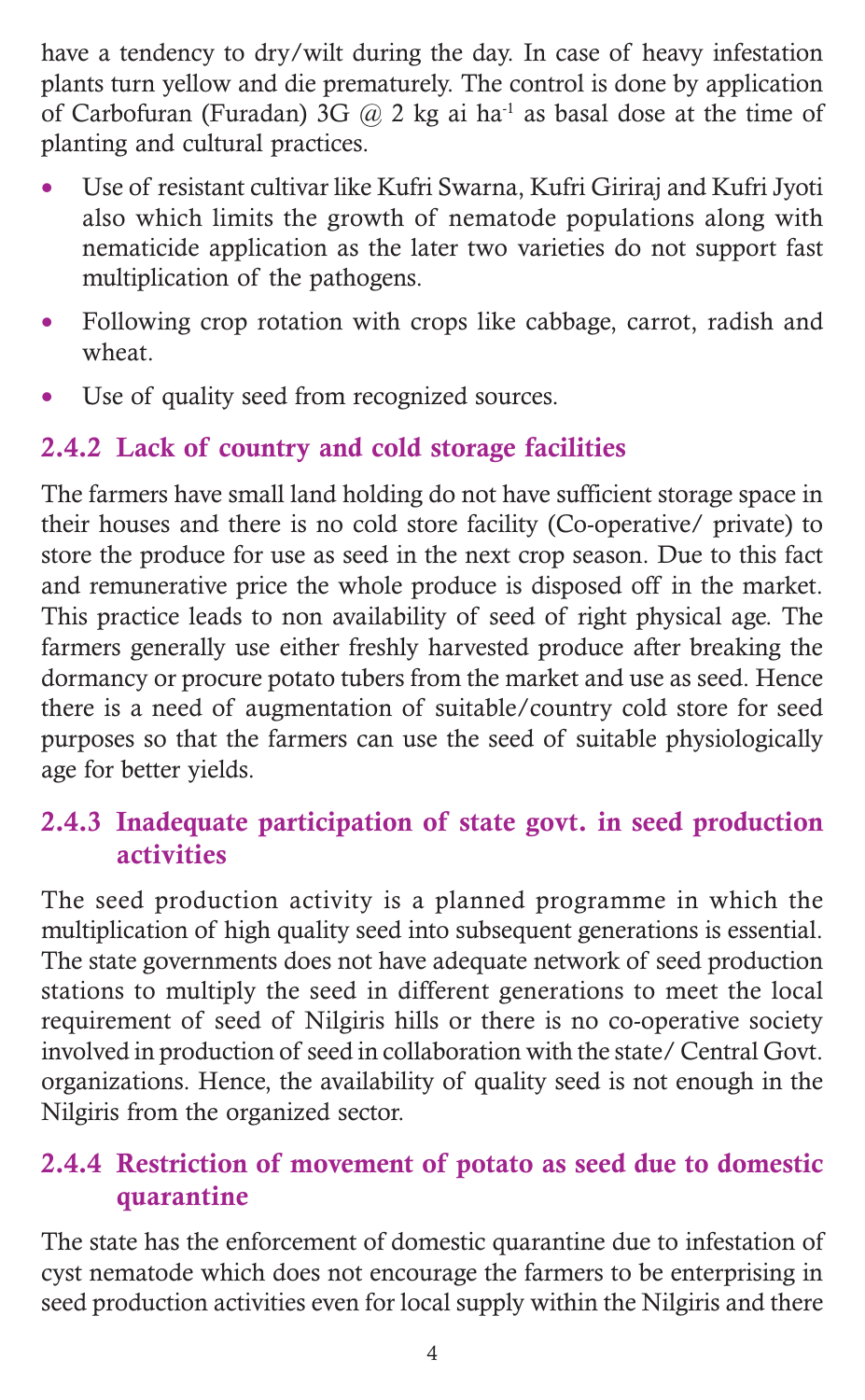is no scope of out let of potato as a seed to other states. However, there is a need of involvement of farmers in seed production activities to provide enough quality seed to the quarantined region of the state.

#### 2.4.5 Regular occurrence of late blight (Phytopthora infestans) in epiphytotic form

This is a major and important problem of seed as well as ware potato production in the Nilgiris. The yield loss ranges between 20 to 50% depending upon its severity and adoption of control practices. For a normal seed production plot, to control late blight a prophylactic spray of systemic fungicide is to be given as soon as the climate becomes more congenial i.e. temperature  $\langle 20^{\circ} \text{ C}$  and relative humidity >90%, followed by contact fungicidal spray (Mancozeb 75% WP  $(2.5 \text{ kg ha}^{-1})$  at 7 days interval from the initial appearance of the disease. The lower surfaces of the foliage are to be covered with fungicidal spray. In case of severe infection, the systemic fungicide spray is repeated twice or thrice. In general, 3 sprays of Cymoxanil (Curzate) a systemic fungicide and 4 to 5 sprays of Mancozeb are recommended, depending upon the weather conditions. However, if resistant variety like Kufri Giriraj is planted, these sprays can be reduced to minimal number (4-5). But, as the farmers are using the seed from general market, for which there is no assurance of quality and have more infected tubers, the disease incidence is more. Hence, warrants more number of sprays at higher doses than the recommended one to control the disease. There are also overlapping crops, which also become the source of infection. This finally leads to increased cost of production and still reduced yields. If the quality seed is used from an assured source, then it is possible to reduce the number of sprays to recommended level and the produce will be free from tuber borne infections in addition to improved yields.

#### 2.4.6 High cost of seed from out of state sources due to transportation cost

The good quality disease free seed is not available the state. It has to be procured from far of states like Punjab and Uttar Pradesh. The transportation cost is very high resulting in very high cost of seed.

#### 2.4.7 Lack of identification of suitable site for quality seed production

In the state potato is being grown in hills in three districts (Nilgiries, Dindogal and Salem) and one district in plains (Krishnagiri). The Nilgiri district soils are well known for their infestation with cyst nematode. However, there is a possibility that certain locations like Palani hills in Dindugal District and Shervarayan hills in Salem district may be free from cyst nematode, bacterial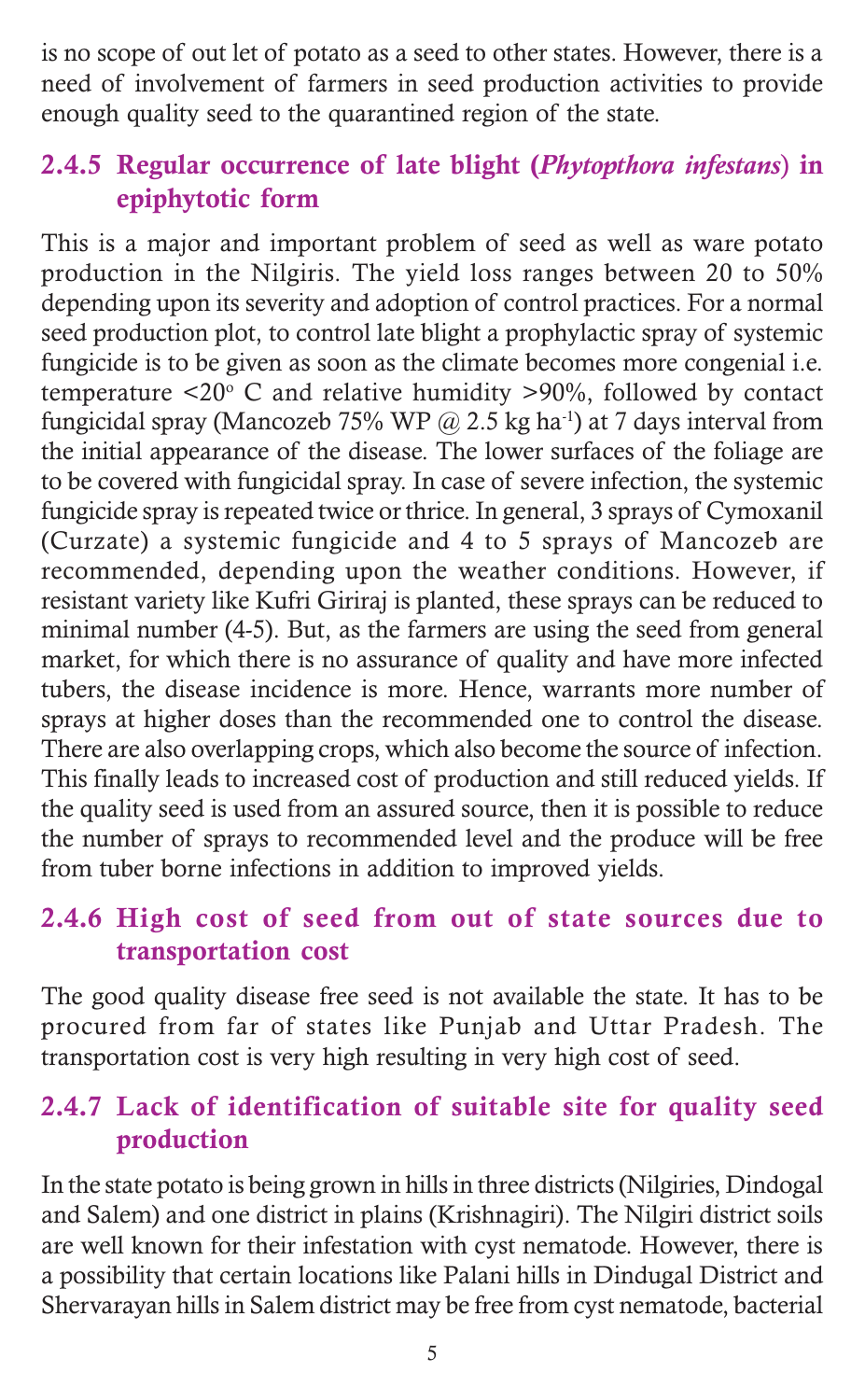wilt and brown rot which is purely a conjecture and needs confirmation. The state government/KVK should take intensive survey in collaboration with CPRS, Ooty to identify the suitability of these areas, whether they are free from these disease and pests or not. Adjoining areas of Housur in Krishnagiri district, located in the plains, may have suitable area for production of quality seed in autumn to support the availability of seed to hilly district.

#### 2.4.8 Lack of awareness to use good quality seed

Since the farmers do not get quality seed from the reliable source so they are not able to know the attributes of quality seed in improving the productivity hence they remained unaware about the utility of a disease free seed stocks. The state government should organize more field days demonstration to make the farmers aware about the use of quality seed.

# 2.5 Remedies

# 2.5.1 Regularizing the seed circulation system

The main root cause is lack of practice to use good quality seed is lack of systematic seed supply system in the Nilgiris and other potato growing areas.

# 2.5.2 Demarcation of seed producing areas

The areas which are less infested with cyst nematode and brown rot needs to be demarcated for production of quality seed for the sub-temperate region of southern hills which can produce sufficient quantity of seed and it should be stored properly and supplied to the farmers at a premium cost at appropriate time and place.

# 2.5.3 Discouragement of breaking dormancy through chemicals

There is a practice of breaking the dormancy with carbon disulphide as a fumigant. The dormancy of freshly harvested tuber is broken but its effect on different size of tubers is variable. Some tuber can overdose of treatment and the plants emerging from such tubers show senescence resulting in less numbers in small size tubers for yield. The treated tubers give rise to a single sprout which only yield 3-4 tubers while the use of seed tubers of right physiological age will give 3-4 multiple sprouts with more number of main stems resulting in more number of tubers in higher yields.

#### 2.5.4 Use of summer seed for spring, autumn seed for summer and spring seed for autumn

This can be overcome by adopting the regularized seed circulation system as mentioned elsewhere, i.e. demarking a small area for early summer crop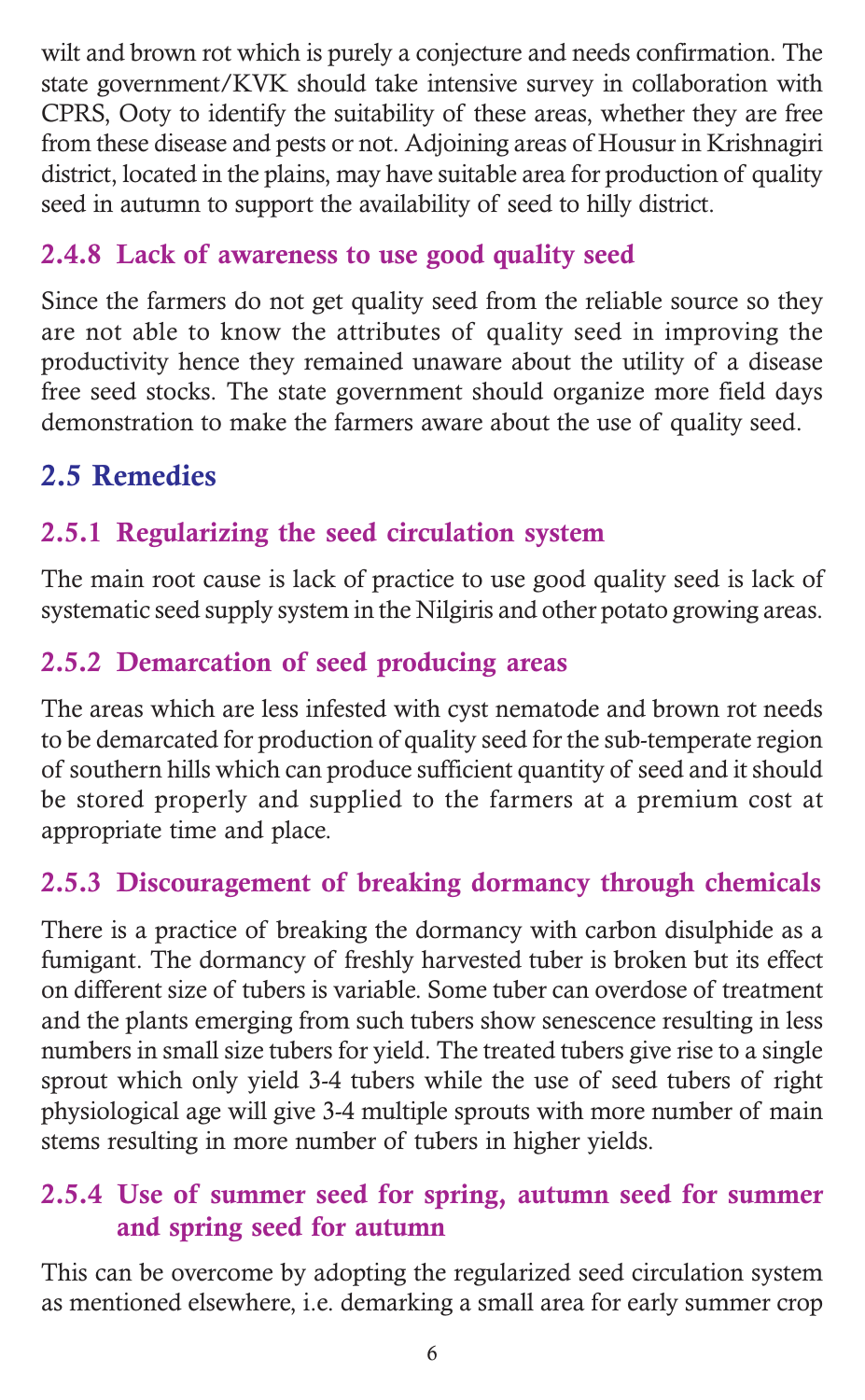planted in March & harvested in June-July or spring crop produced can be used as seed for autumn season either after natural sprouting or by force sprouting through chemical treatment using carbon-di-sulphide @ 30ml/q as fume for 12-15 days in a air tight heap/ container as this chemical is volatile and diffuses in the air slowly. The summer harvested material can be used for irrigated crop in spring in which the dormancy is naturally broken during the period of harvesting & planting. In practice the spring crop produced should be used as seed in autumn but the area is so small in spring that it cannot meet the seed requirement of autumn hence the farmers are to depend on the freshly harvested produce of early summer crop for seed of autumn crop and this situation compels the farmers to resort chemical treatment of the freshly harvested produce for breaking the dormancy. The best practice for seed production and utilization would be that the produce of spring crop is used as seed in autumn and produce of autumn crop is used as seed for main summer crop and produce from main crop is used as seed for spring crop. This is possible if state govt. undertake this job in areas in Ooty block only and the current practice of use of fresh seed after treatment is to be changed. Normally, the harvested tubers require 2-3 months time for breaking their dormancy and natural sprouting in normal conditions depends upon the variety and weather conditions. There is a practice of storing the potato to be used seed on the space/ slab made over the fire place known as Chullah in the kitchen. For natural storing, the seed materials need to be stored in the wooden racks in order to get proper sprouting. Farmers can maintain their own source of seed by adopting the above procedure. However, they need to change their seed once in 3-4 years from an authorized source in order to avoid degeneration.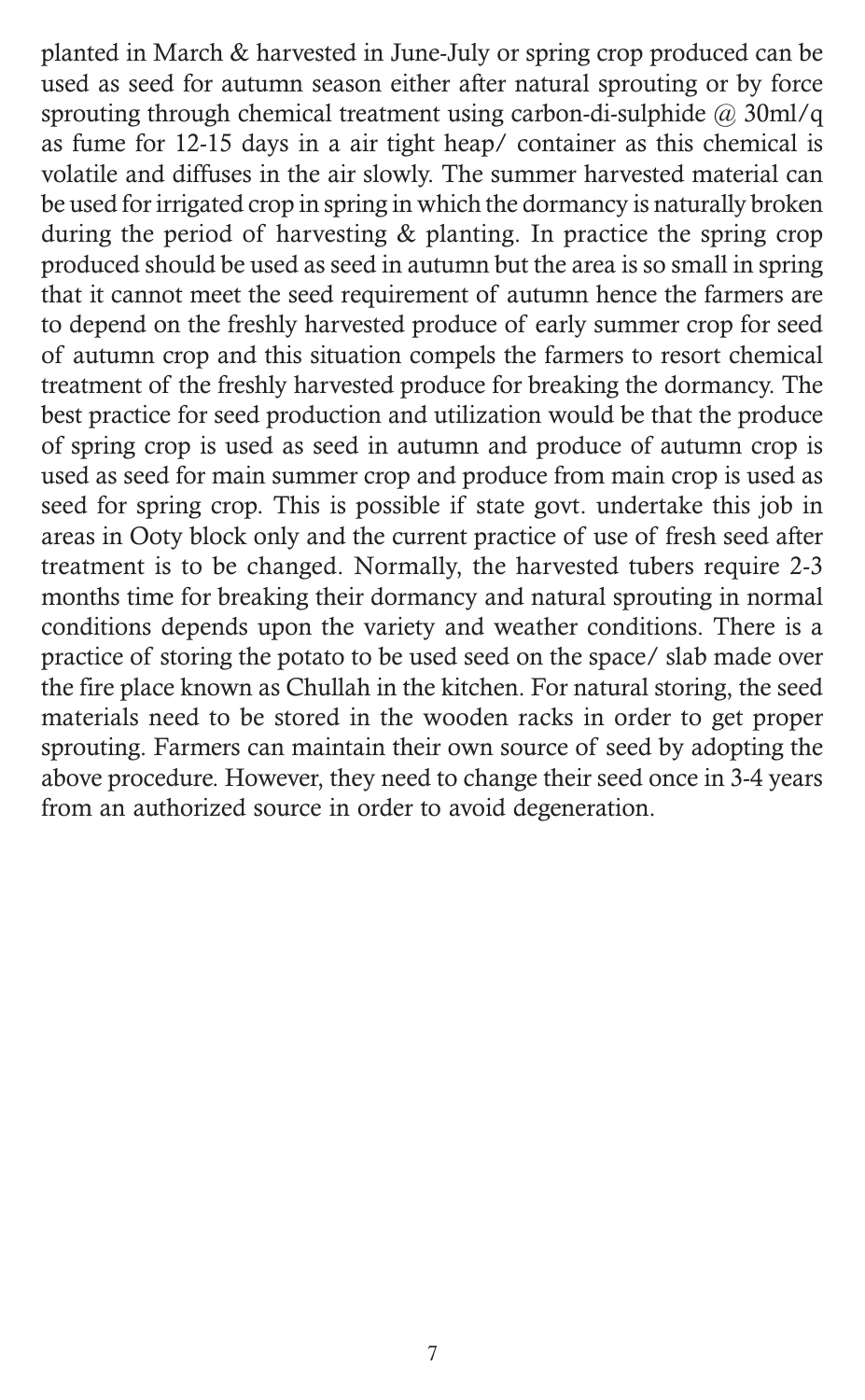# 3. Package of practices of potato production

Potato cultivation in the Nilgiris differs from that of North Indian plains because of climatic conditions but is somewhat similar to the northern hills.

# 3.1 Crop rotation

The crop rotation is important in management of pests and diseases because continuous cultivation of potato in the same field and that to growing more than one crop in a year increase the population of cyst nematode. This also helps in sustaining the inoculums of late blight pathogen from one season to another due to overlapping of potato growing seasons. Hence, carrot, radish, turnip, cabbage and cauliflower need to be grown after potato crop. It is advisable that at least 2-3 years crop rotation should be followed.

#### 3.2 Land preparation

The land preparation is done either manually or mechanically with power tiller or tractor depending on the size of land holding, topography and its accessibility. The fields are forked to a depth of 25-30 cm and then clods are broken with the help of guddalies. Lastly the fields are cleaned and leveled. Tractor drawn disc plough is run once to cut and turn the soil and then disc harrow followed by tiller or rotovator for pulverizing and leveling the soil. In both the above cases furrows are to be drawn to a depth of 10-15 cm across the slope on the bench terraces.

#### 3.3 Seed preparation

There is a practice to use freshly harvested potato as seed after breaking dormancy. It is not a healthy practice. The well sprouted seed of right physiological age for main summer crop from winter crop and for autumn crop from spring or autum n crop is used then it will give higher yield.

# 3.4 Spacing

The season to season inter and intra row spacings are different due to variations in rainfall pattern. In summer crop 60x20-30 cm and higher foliage growth spacing between row to row and plant to plant respectively is kept due to plenty of rains while for autumn crop closer spacing of 40-50x20cm is kept due to scanty rain and lesser foliage. For irrigated crop 40-60cm row to row and 15-25cm plant to plant is kept as assured irrigation is available.

#### 3.5 Varieties

The station has so far released four late blight resistant cultivars suitable for Nilgiris. These are, Kufri Neela (1963); Kufri Neelamani (1968); Kufri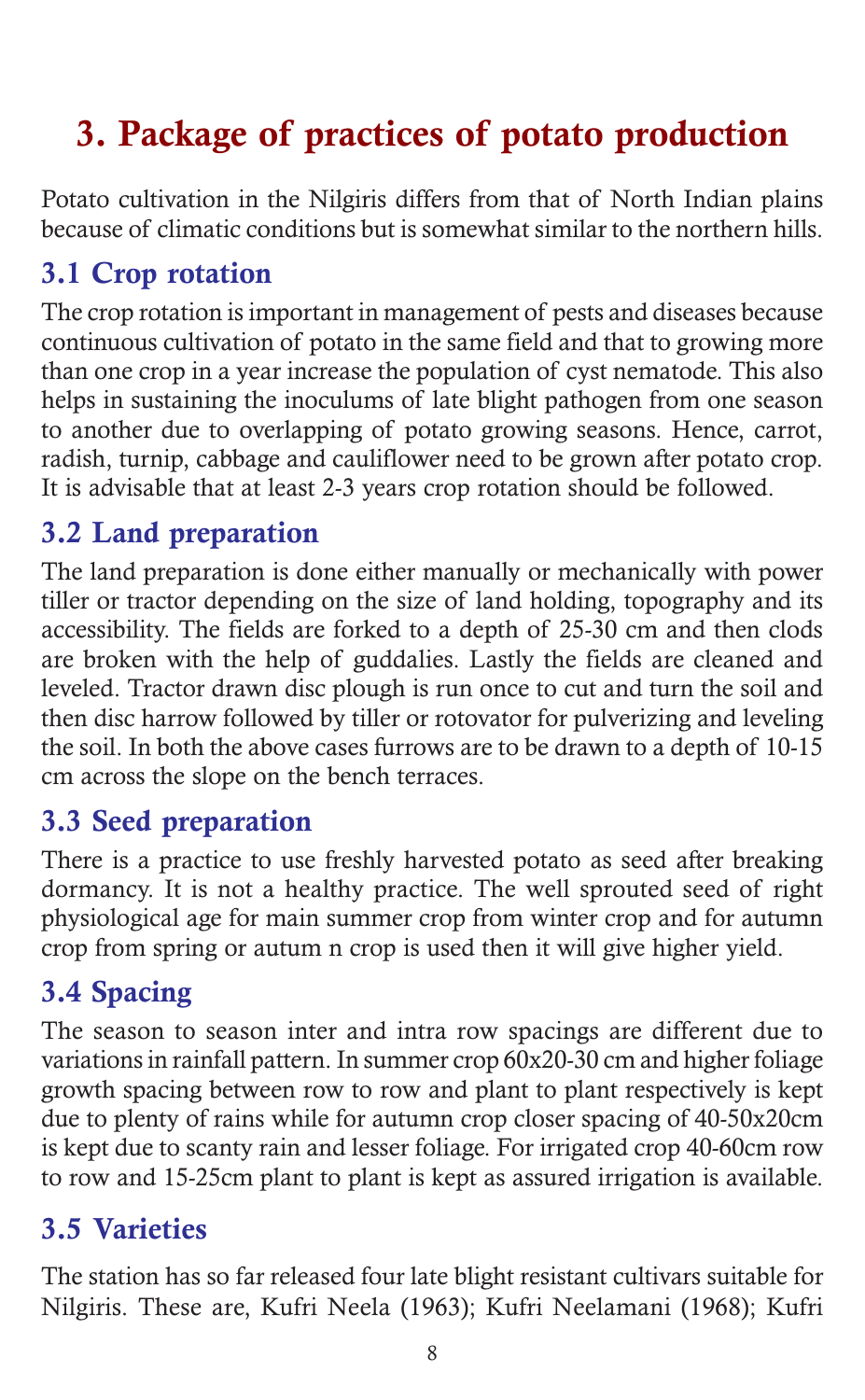Muthu (1971) and Kufri Swarna 1(985). Of these, Kufri Swarna possesses resistance to both late blight and cyst nematodes and is popular among the farmers of the region while the other varieties are not in cultivation. The potato cultivar Kufri Jyoti released in 1968 for North Indian hills is more popular among the growers covering area of 60 percent and 35 percent area is grown with Kufri Swarna while the remaining 5 per cent area is grown with mixtures. Now, a new variety Kufri Giriraj released in 1999 for North Indian hills is getting popular among the Nilgiri farmers as a replacement of Kufri Jyoti because of its high degree of resistance to late blight and higher yield. Recently two more varieties i.e. Kufri Shailja and Kufri Himalini have been released for North India. They may also do well under Nilgiris conditions.

| <b>Seasons</b> | Varieties recommended                                                             | Features of the variety                                                                                                                                                                                                                                            |
|----------------|-----------------------------------------------------------------------------------|--------------------------------------------------------------------------------------------------------------------------------------------------------------------------------------------------------------------------------------------------------------------|
| Summer         | Kufri Swarna, Kufri Jyoti,<br>Kufri Giriraj, Kufri Shailja<br>and Kufri Himalini. | Kufri Swarna resistant to late<br>blight & cyst nematode. Kufri<br>Giriraj tolerant to late blight but does<br>not support high population of cyst<br>nematode, Kufri Shailja and Kufri<br>Himalini newly released for northern<br>hills resistant to late blight. |
| Autumn         | Kufri Jyoti and<br>Kufri Giriraj                                                  | Kufri Jyoti is early bulking and<br>tolerant to cyst nematode became<br>susceptible to late blight, Kufri Giriraj<br>high yield and moderately resistant to<br>late blight                                                                                         |
| Spring         | Kufri Jyoti                                                                       | Kufri Jyoti is early bulking and<br>tolerant to cyst nematode became<br>susceptible to late blight                                                                                                                                                                 |

### 3.6 Size of seed tubers

A relatively bigger size tubers are used for summer crop as there is low moisture at the time planting as bigger size tubers can sustain the water stress conditions. For autumn crop 30-60g tubers are preferred as there is enough initial moisture for early emergence of tubers. Spring crop is irrigated hence, small to medium size tubers (20-60g) are planted.

#### 3.7 Seed rate

For raising ware potato crop, the required seed rate both during summer and autumn seasons is 2.5 and 3.0 t ha<sup>-1</sup> respectively. This difference in seed rate during different seasons is due to differences in recommended spacing and also in size of seed tubers. If whole tubers of large size are used then the seed rate will be more than 3.0 t/ha.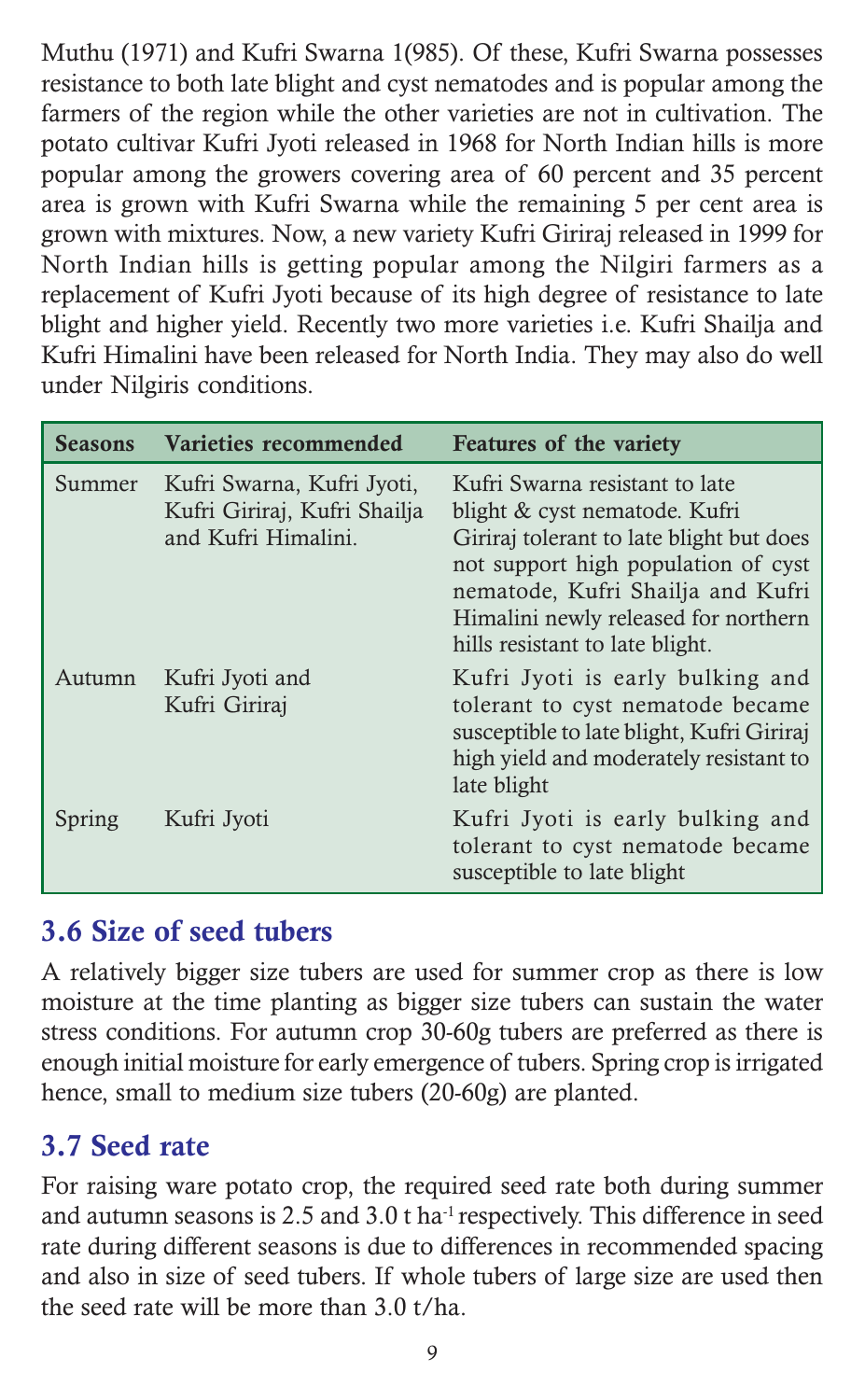# 3.8 Depth of planting

The optimum depth of planting of potato tubers during summer and autumn seasons is 10 and 5 cm respectively. During summer tubers are placed deeper placement of tubers is done (10cm) because of lesser moisture and during autumn at shallow depth due to enough moisture. In summer crop the tubers are placed 4-6 cm depth

# 3.9 Organic manures

Organic manures are essential as they improve the water holding capacity of the soils through improved soil texture, besides supplying nutrients. Farmyard manure is recommended  $(2, 15$  t ha<sup>-1</sup> and it may be applied in the furrows just before planting.

# 3.10 Fertilizers

It is necessary to make the farmers aware with the utility of chemical fertilizers in crop production. The nitrogen, phosphorus and potassium are the major essential nutrients required for plant growth. Nitrogen deficiency causes discoloration of leaves, slow and stunted growth and consequently lower yields. Phosphorus stimulates root development and hastens the maturity. Deficiency of phosphorus results in stunted growth, dull green lusterless leaves with margins turned upward and scorched. The availability of phosphorus is a major problem in the acid soils due to the problem of fixation. In potassium deficiency leaves are dark, bluish green, downward curled, showing silvery colouration at center, cholorotic spots on lamina and margins become scorched. Its deficiency causes reduction in tuber size and so lowers the yield.

# 3.10.1 Dose of fertilizers

A potato crop yielding 25-35 t of tubers ha-1 removes 120-140 kg N, 25-30 kg P and 170-230 kg K. The recommended doses of NPK fertilizers differ from place to place depending upon the soil properties and available nutrient status. In general, the recommended dose is 90 kg N, 135 kg  $\rm P_2O_5$  and 90 kg  $K_2O$  ha<sup>-1</sup> the available NPK status is between medium to high.

# 3.10.2 Form of fertilizers

Nitrogen through ammonium sulphate or urea, phosphorus through single super phosphate and potassium through muriate of potash are the most suitable forms. The unit cost of urea is very cheap than ammonium sulphate and it was found equally effective provided the physical contact of the seed tuber with the fertilizer is avoided. All the three fertilizers (NPK) are to be mixed at the time of planting and then applied in the furrows just before planting. Entire doses of PK and 2/3 dose of N are applied as basal at the time of planting. 1/3 dose of N is applied as top dress at 50-55 days after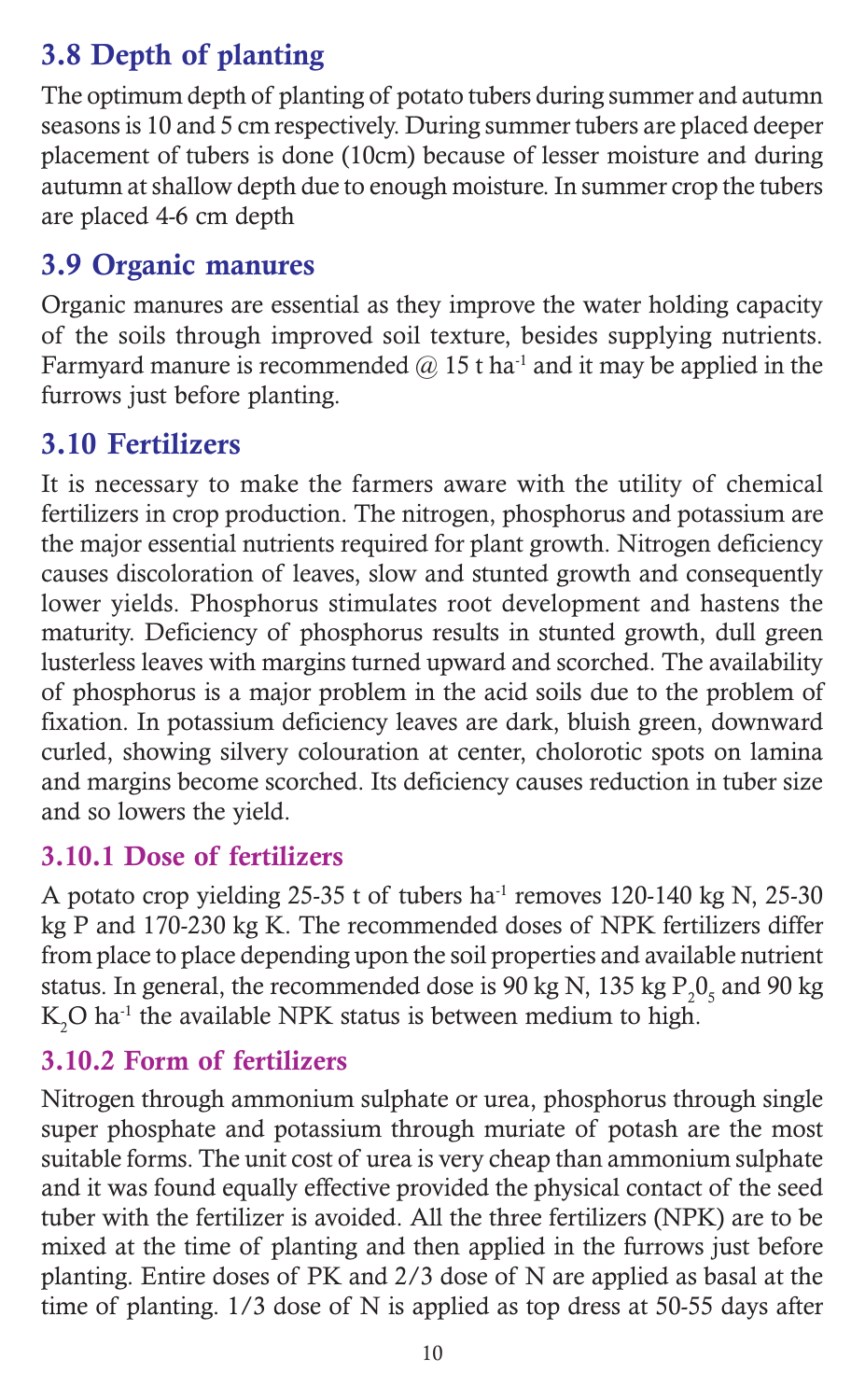planting. The practice of applying of full dose of N at planting leads to more leaching of the nutrient and is not utilized by the plants fully. Similarly top dressing of complex fertilizer is not of much use to plants hence  $P \& K$ are fixed in the soil and there is a wasteful expenditure.

# 3.11 Method of planting

Among the farmers there is a practice of flat planting and earthing up after emergence. Which need to be changed to furrow planting and blind earthing up. Depending upon the season, the furrows are to be drawn at recommended spacing, across the slope. The recommended quantities of FYM, fertilizers are applied in the furrows and then to be mixed thoroughly in the soil with the help of "guddalies" (narrow blade spade). Then the recommended dose of 65 kg ha<sup>-1</sup> Carbofuran (Furadon) 3G (2.0kg a.i.) nematicide is applied in the furrows. The tubers are placed with crown end upward at the recommended spacing. Finally, the tubers are earthed up with soil making 15 cm high ridges above the seed tubers.

# 3.12 Inter cultural operations

# 3.12.1 Weed control

The major weeds in the potato crop are Emillia scabra, Helichrysum bracteatum and Setaria glauca. Application of pendimethalin  $\omega$  0.5 kg a.i or fluchloralin  $(a)$  0.7kg a.i ha<sup>-1</sup> as pre planting or methabenzthiazuron  $(a)$  1.0 kg a.i. ha<sup>-1</sup> or Metribuzin  $\omega$  0.75-1.0 kg a.i ha<sup>-1</sup> as pre emergence within 3 to 5 days of planting or paraquat  $\omega$  0.4-0.6kg a.i ha<sup>-1</sup> as post emergence (<5% emergence of potato plants) in 500 l of water gives an effective control of annual and broad leaves weeds.

# 3.12.2 Hoeing

A light hoeing of soil is recommended after 50-55 days of planting in order to loosen the soil and to control early weeds before earthing up. Under moisture stress conditions this operation can be skipped to save the moisture loss, however, weeds are to be removed.

# 3.12.3 Earthing up

Earthing up is an important operation in potato cultivation to conserve the soil moisture. It helps in early tuberization. The optimum time of earthing up in the Nilgiris is 50-55 days after planting in summer crop and 35-40 days in autumn and spring crop if the seed of right physiological age is used. In case of the crop is raised from freshly harvested seed tubers after breaking dormancy then the time of earthing up will be same as of summer crop. Proper earthing up is very much essential for better crop yield.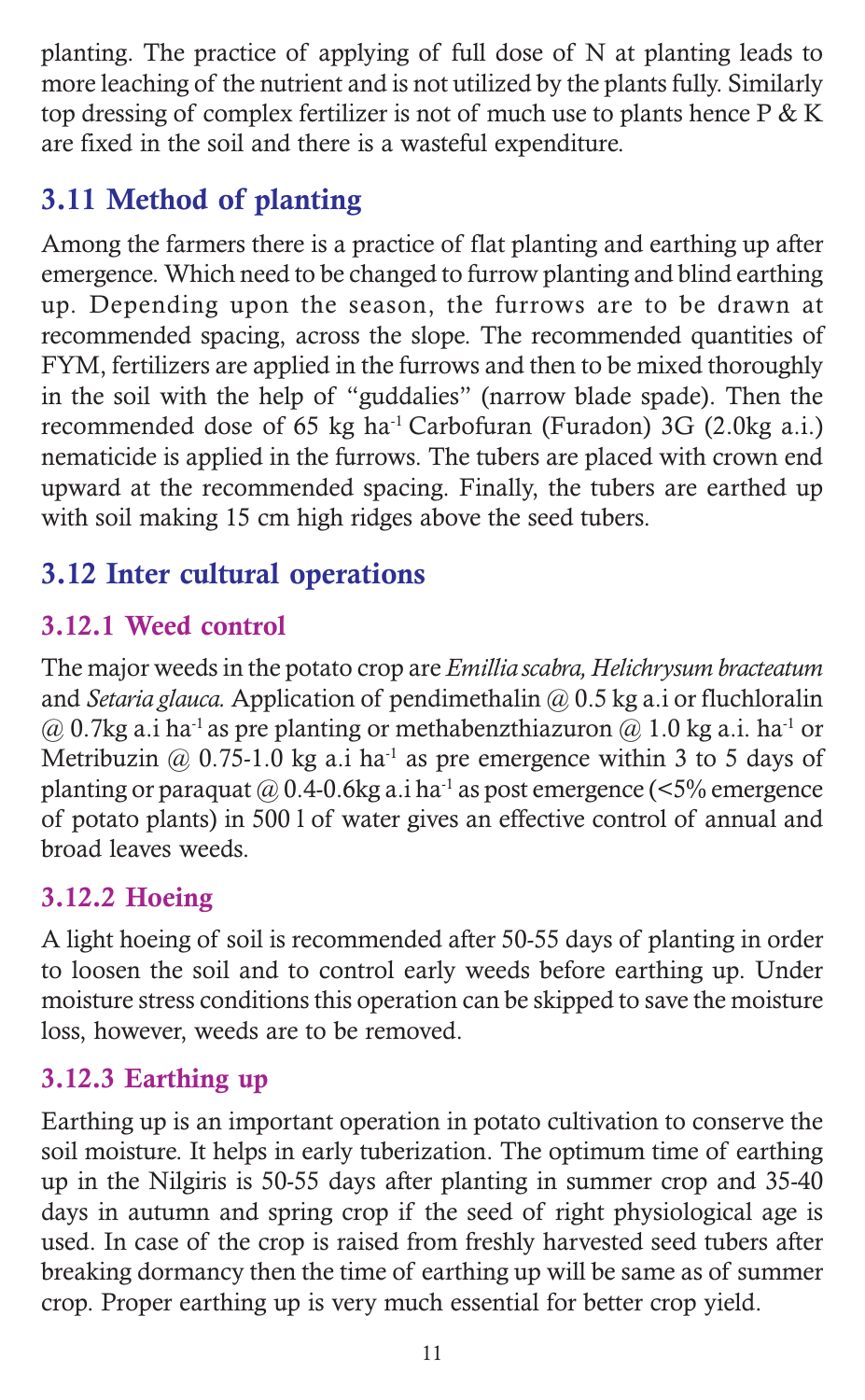# 4. Pests and diseases

Following is the account of important pests and diseases and their control/ management.

# 4.1 Pests

#### 4.1.1 Potato cyst nematodes (Globodera pallida and Globodera rostochinensis)

a. Infestation: It is a quarantined pest. Hence, the movement of seed material is not allowed out of Nilgiris. Affected plants get stunted with dull and unhealthy foliage and have a tendency to wilt during hot period of the day. In case of heavy infestation, plants die prematurely. The cyst can be observed on roots as golden balls based on which it is called as golden cyst nematode.

b. Control: Application of Carbofuran (Furadon) 3G (2.0 Kg a.i) @ 65 kg ha-1 as basal dressing at the time of planting. Use resistant cultivar like Kufri Swarna and adoption of crop rotation with crops like cabbage, carrot, radish and wheat is an integrated method of effective control measure of cyst nematode.

#### 4.1.2 Cut worms (Agrotis spp.)

a. Damage: The larvae cut the shoots at the collar region of the plant or the leaves, thereby affecting the plant growth. In the later stages, tubers are damaged by making holes.

**b. Control:** Spraying the crop and ridges with Chlorpyriphos 20 EC  $@$  2.5 l ha-1 in 1000 l of water. Use of light traps during crop season to attract the adult moths. Exposing of the soil to sunlight destroys the pupae. A combination of these measures provides more effective and economical control.

#### 4.1.3 Myllocerus (Ash) weevils

a. Damage: Adult weevils feed on leaflets from the edges. The larvae attack the tubers, the adult feeds the leaves and make shot holes. Continuous dry spells aggravate the incidence.

b. Control: Drenching the plants and ridges with Chloropyriphos 20 EC @ 2.5 l ha-1 in 1000 l of water controls these weevils.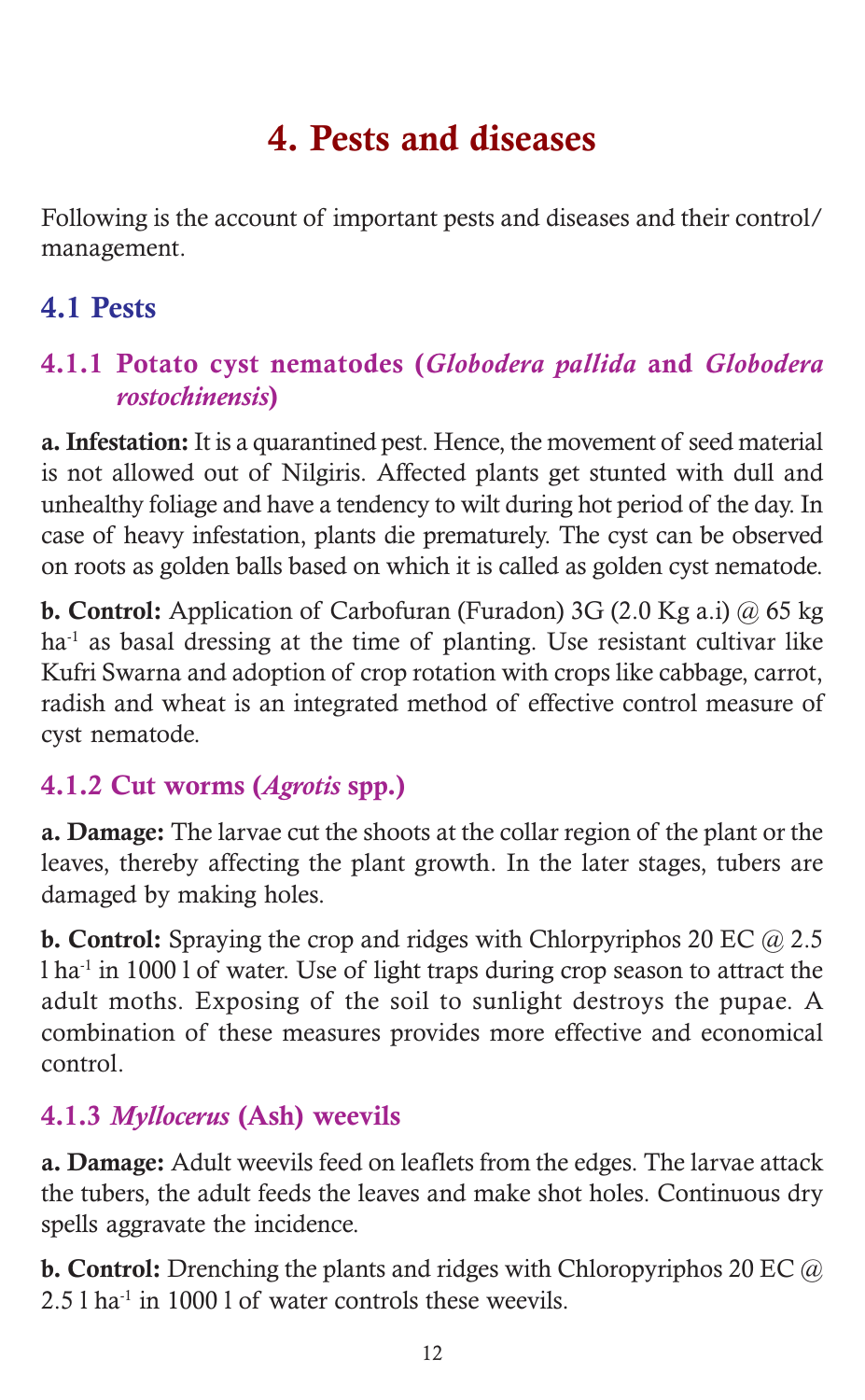#### 4.1.4 Potato tuber moth (Phthorimaea operculella)

The crop gets affected by the larvae in the field and it becomes serious in storage damaging the tubers.

a. Damage: In the field, larvae mine into the leaf or bore into petioles, terminal shoots as well as newly formed tubers in the soil. The attacked plants dry off and may die. The tubers in storage are completely damaged and have little value in the market as well as food or seed. Germination of the seed gets affected as the eyes are damaged by the emerging larvae. The incidence in the field becomes more serious during dry periods.

b. Control: Spraying the crop in the field either with Phosphamidon (0.03 per cent a.i) or Quinalphos (0.05 per cent) or Fenitrothion (0.05 per cent a.i) or Carbaryl ( Sevin 20EC)0.1 per cent (a.i) or Monocrotophos (Nuvacron 40 WSC) 0.60 kg a.i (0.05% a.i) ha<sup>-1</sup> is effective for potato tuber moth control. The promising insecticides effective against potato tuber moth in the stores are Malathion50 EC (5 per cent as dust or 0.05 per cent spray), Fenitrothion (Folithion) 5 per cent ha<sup>-1</sup>, Quinalphos (1.5 per cent dust) and spray of  $0.1$ per cent Carbaryl (50 WP). Tubers treated with these insecticides become unfit for table purpose because of persistence of residue in the tubers but can be used for seed purpose. The following cultural practices should also be adopted.

- 1. Use of healthy and clean seeds for planting.
- 2. Deeper planting and proper earthing up to protect the tubers from exposure and damage.
- 3. Clean cultivation without leaving the plant and tuber debris especially at harvest is to be practiced.
- 4. Destroy infested tubers before storage.
- 5. Avoiding delayed harvest, which may enhance the infestation chances.
- 6. Stores should be cleaned before storing potatoes after closing the crevices and cracks.
- 7. Using light traps for collecting adult moths in the field and store.
- 8. Crop rotation with non-solanaceous crops.

#### 4.1.5 White grubs

a. Damage: Tubers get damaged in the field by eating into the flesh and making large cavities in them.

**b. Control:** Application of Thimet (Phorate) 10G  $@$  30 kg ha<sup>-1</sup> or Quinalphos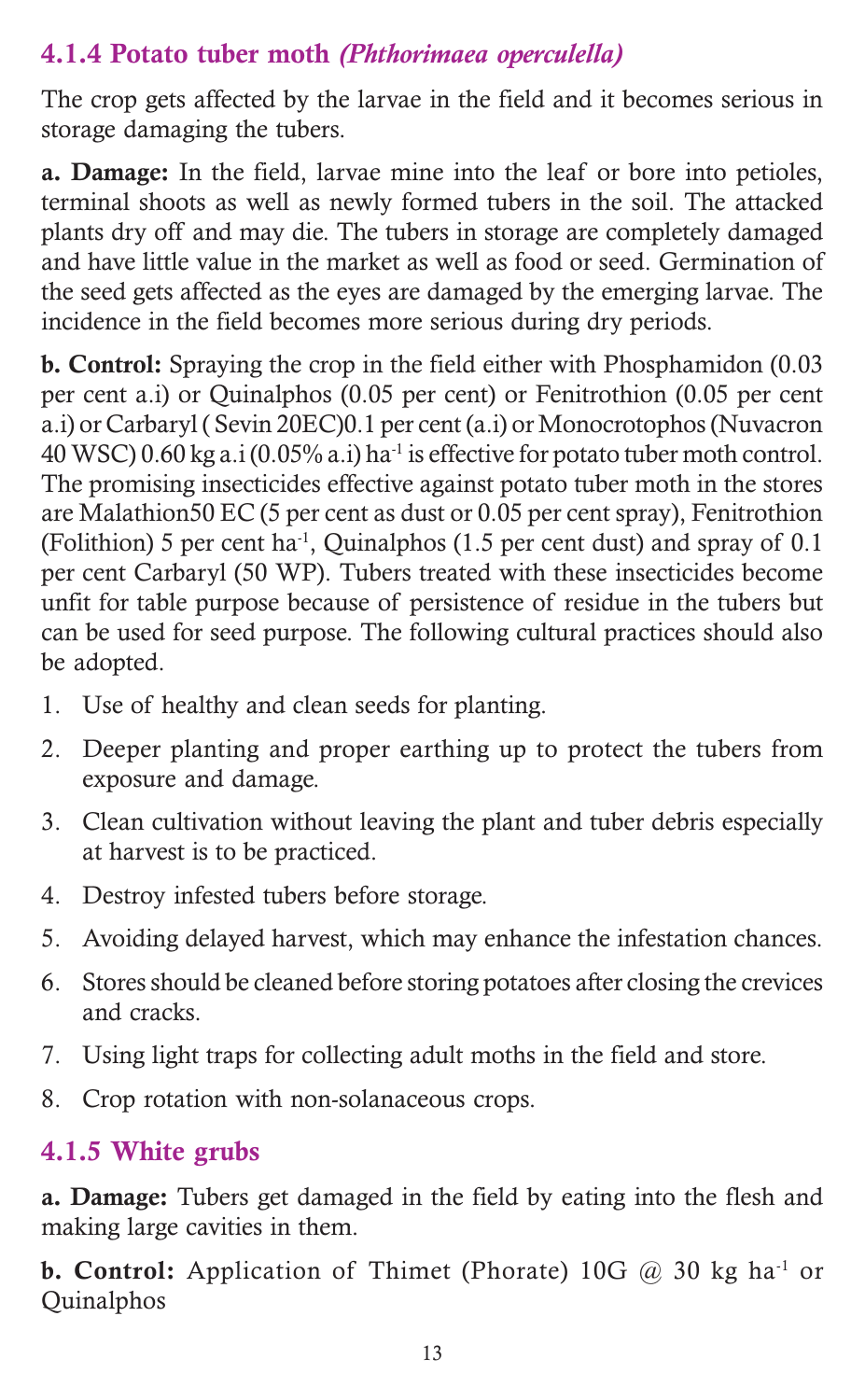5G  $\omega$  40 kg ha<sup>-1</sup> during earthing up, use of light traps and deep ploughing in autumn to expose the grubs.

# 4.1.6 Rodents

a. Damage: By burrowing the fields, they push out the soil causing damage of plants. They eat tubers in the field as well as store. More damages occur due to transport of tubers into the burrows.

b. Control: Baiting with 5% Zinc phosphide and use of rat traps.

# 4.2 Diseases

The most common diseases of potatoes in the Nilgiris include late blight, brown rot and common scab. The incidence of viral diseases and their spread is less common due to very low vector activities. Viruses are a problem only if degenerated stocks are used.

# 4.2.1 Late blight (Phytophthora infestans)

The most important problem of potato production in the Nilgiris. The yield loss ranges between 20-50% depending upon severity of the disease and adoption of control practices.

**Control:** Fungicidal spray with Mancozeb (75%WP)  $@$  2.5 kg ha<sup>-1</sup> at 7 days interval from the initial appearance of the disease. The lower surfaces of the foliage are to be covered with fungicidal spray. In case of severe infection systemic fungicide having Mancozeb and Cymoxanil @1.5 liter per ha is to be sprayed twice during the entire crop growth period alternating with Mancozeb. Use of resistant varieties like Kufri Giriraj, Kufri Swarna, Kufri Shailja and Kufri Himalani in combination with fungicidal sprays will provide better control.

# 4.2.2 Brown rot or bacterial wilt (Ralstonia solanacearum)

This disease is of endemic nature and the over all incidence in the Nilgiris is with in 1% in field. Its primary source of inoculum is infested soil, infected plant debris and infected seed tubers. It is a problem only in small patches along drainage channels.

a. Symptoms: The disease affects both above and underground parts of the crop. Infected potato plants show sudden wilting and collapse of one or more branches. The yellowing of lower leaves and stunting of plants.

**b. Control:** Application of stable bleaching powder  $\omega$  12 kg ha<sup>-1</sup> at the time of planting. Crop rotation with wheat, cabbage, cauliflower, carrot, onion, garlic etc. and use of disease free seed. Dry weather cultivation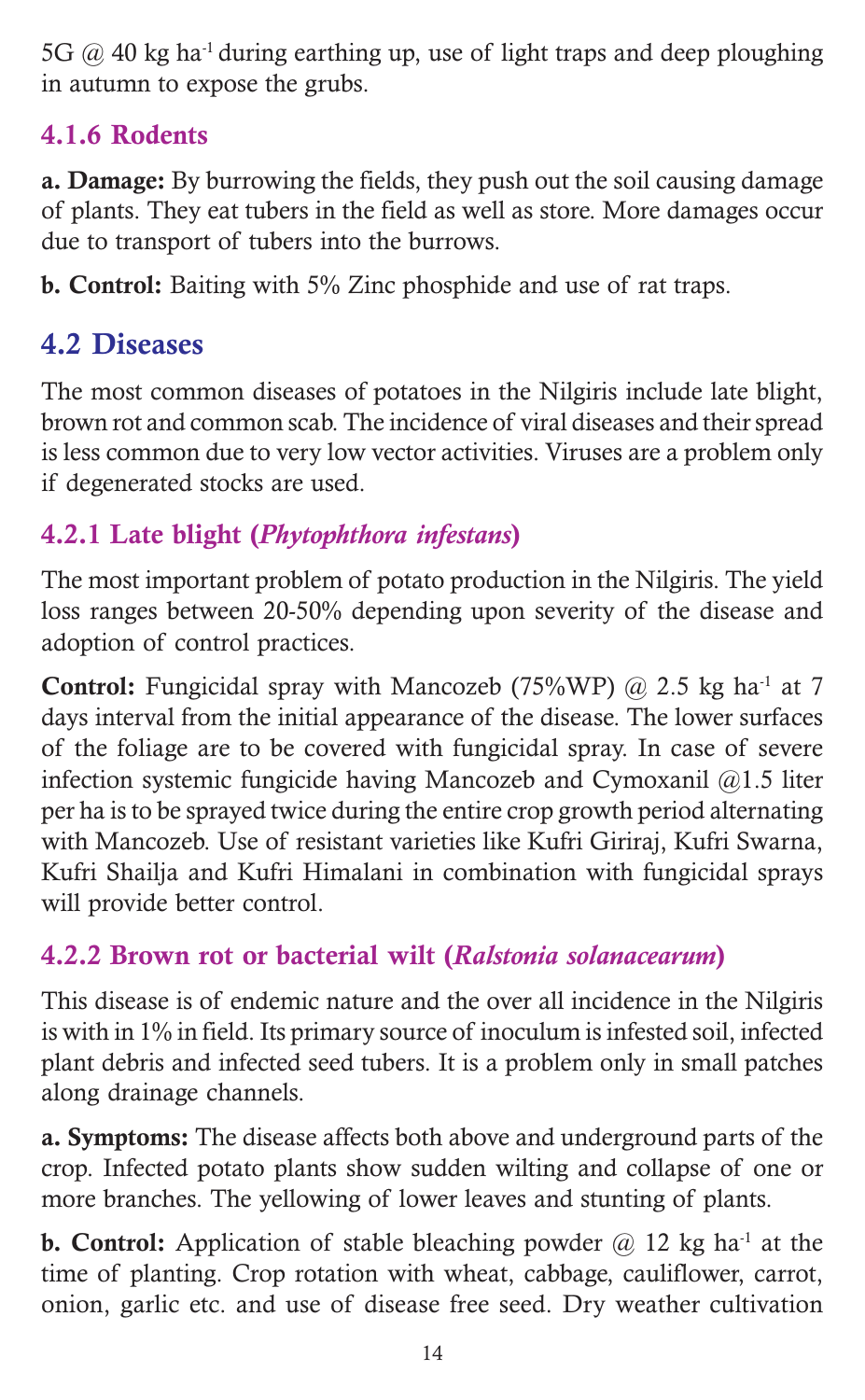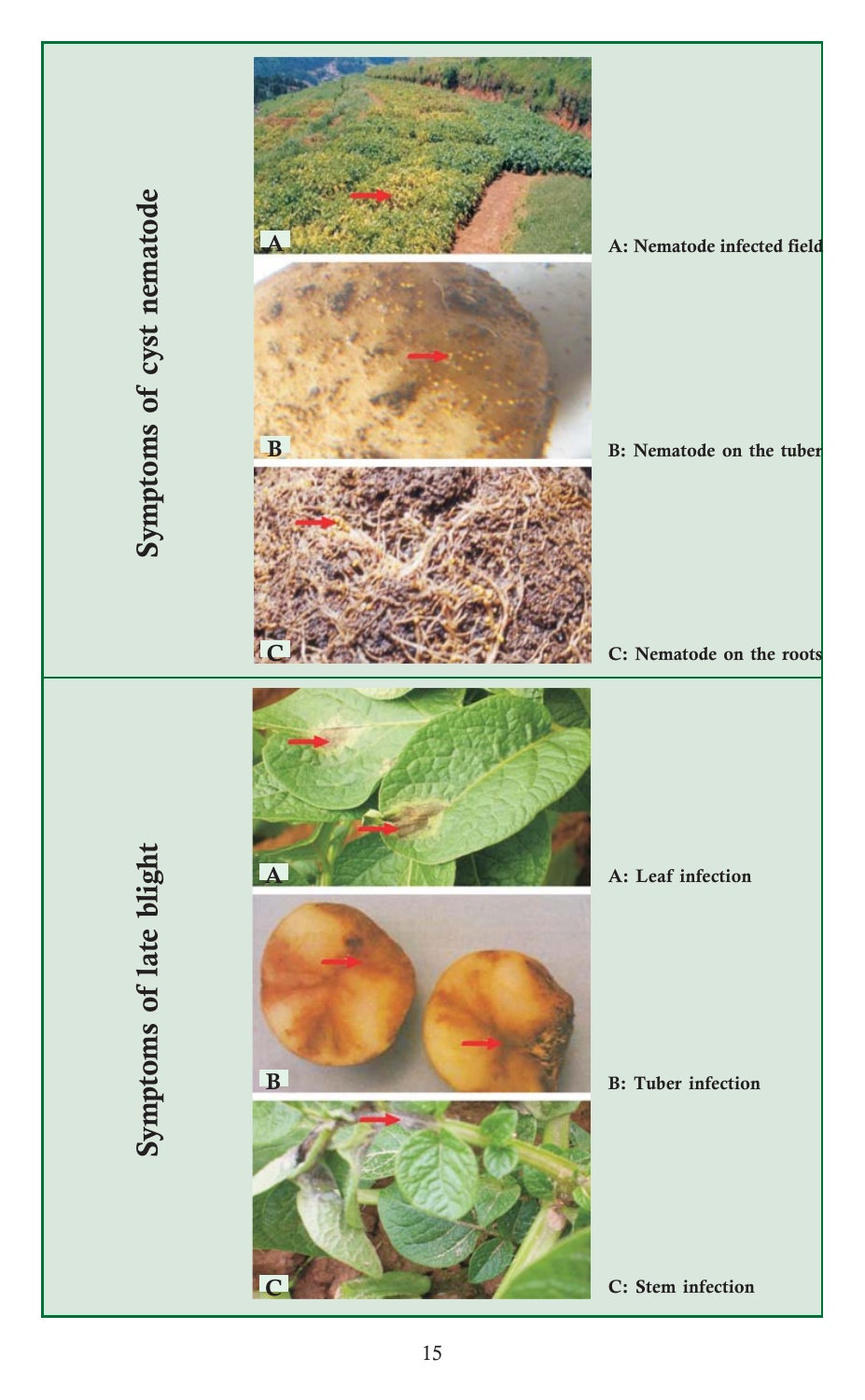coupled with one or more of the above measures effectively control the disease. Bacilus subtilis bared formulation(s) have been found effective in the control of the disease.

### 4.2.3 Common scab (Streptomyces sp)

a. Symptoms: The pathogen is soil and tuber borne. Three types of lesions occur on tubers in general in case of common scab infection. Slight abrasion or rusetting of the skin. Raised (1-3mm) and rough corky scab. Pitted or deep scabs upto 12 mm in diameter and 1-3 mm deep.

b. Control: Seed treatment with boric acid (3%) for 20-30 minutes, sanitation and use of healthy seed. Crop rotation with Penicum miliare is highly effective in the control of common scab in the Nilgiris.

# 4.2.4 Viral and mycoplasmal diseases

Leaf roll, rugose, crinkle, purple top roll and marginal flavascence are the diseases that have been noticed in the Nilgiris. Among them, leaf roll and mosaics are very common when degenerated stocks are used as seed.

Control: Controlling the disease carrying insects (vectors) through systemic insecticides namely Rogor or Metasystox  $(a)$  1.0 l ha<sup>-1</sup> in 1000 lit. of water. Use of healthy seed, roguing of diseased plants, dehaulming of seed crop and isolation of 50 meters between seed and ware crop.

# 4.3 Harvest

The crop should be harvested at full maturity. Haulm killing either manually or by spraying Paraquat  $\omega$  2.5 l ha<sup>-1</sup> about 15 days prior to full maturity helps in proper skin development of tubers and avoids infilteration of certain viral diseases. Potato can withstand 30 days delayed harvesting after maturity. Under delayed conditions of harvest, to avoid tuber moth infection, the soil can be sprayed with Carbaryl  $\omega$  4 kg ha<sup>-1</sup> ridges 750 l of water.

# 4.4 Storage

The harvested tubers can either be sent to the market directly or they can be stored for certain period depending upon the market prices. The produce can be stored in dark and cool place. A small room built indigenously with locally available bricks, mud, blue gum, wood and asbestos sheets can serve the purpose. If there is a rising trend in the market prices, the produce can be disposed off. Own seed should be covered with dry neem leaves or lantana leaves to manage tuber moth damage or it should be dusted with Melathion dust.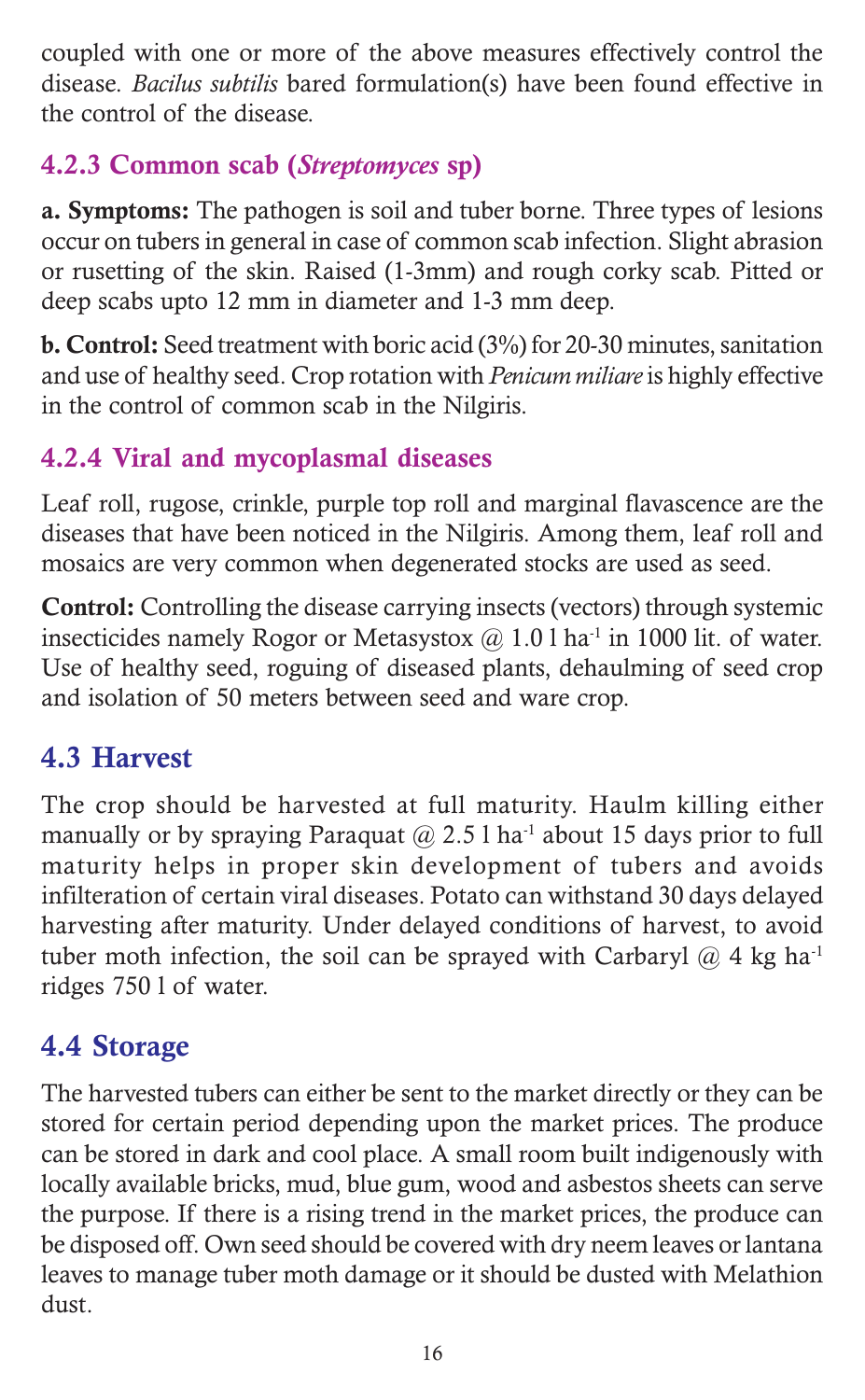# 4.5 Crop rotation

Continuous cropping of potato year after year leads to build up of nematodes and other soil borne pests and diseases. It is a heavy feeder of nutrient and requires high doses of chemical fertilizers and pesticides and causes environmental hazards. Hence, crop rotation with other vegetable crops like cabbage, carrot and cauliflower or even wheat can help in controlling pest build up and improving the soil fertility status. Among the different crop rotations, potato-cabbage was found to be the most sustainable rotation for the Nilgiris. By adapting this package of practices, it is possible to obtain good yield of potato crop, which fetches better market price.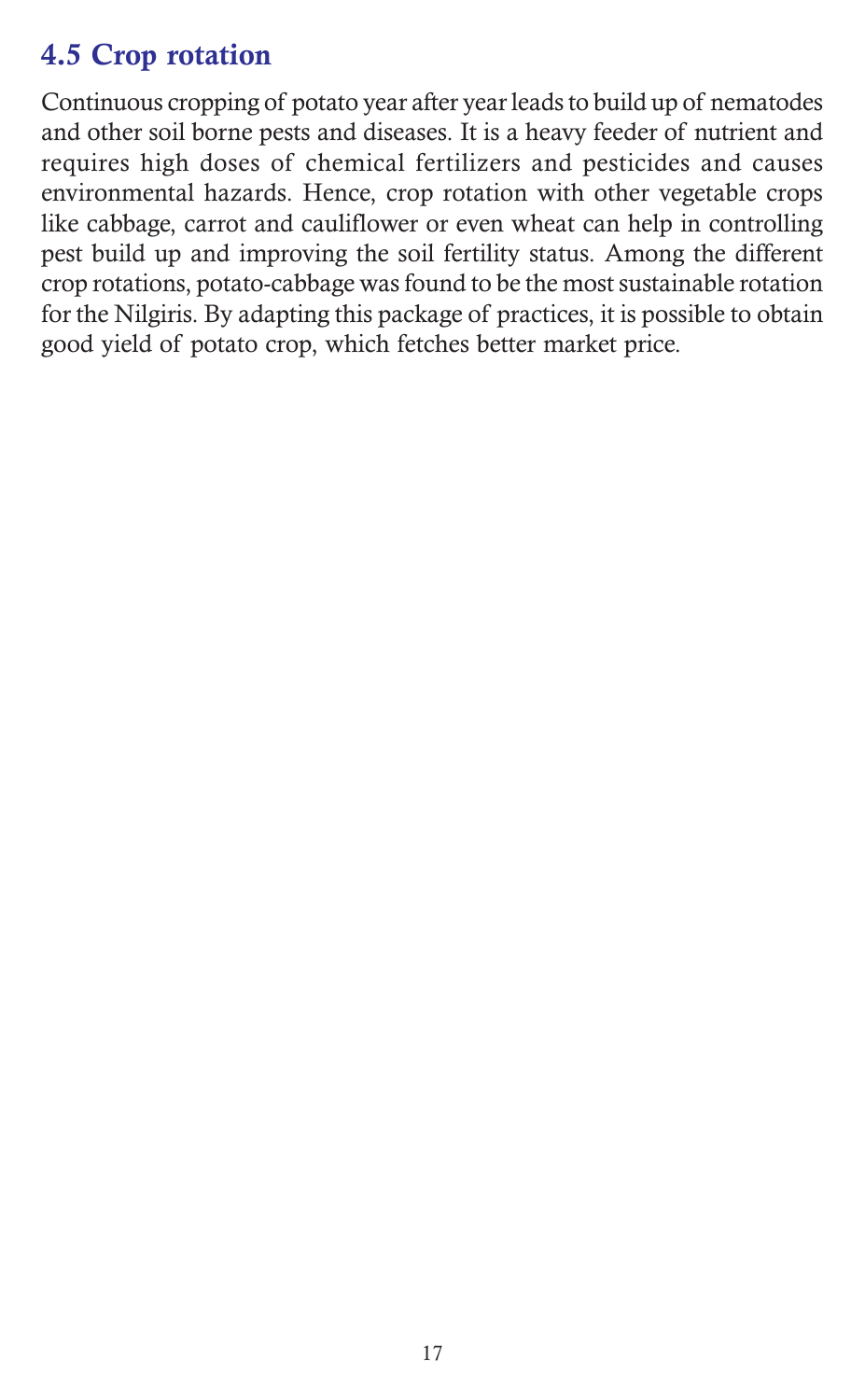# 5. Seed potato production

The cost of potato cultivation  $(Rs.88,885 \text{ ha}^{-1})$  is very high in Nilgiris as compared to the plains. This is mainly because of cost of seed, high labour requirement and expenditure in management of two major problems viz., late blight and potato cyst nematode. Here, the major share of cost among all factors goes to seed followed by plant protection both during



main as well as autumn seasons. The cost towards fungicidal spray is little higher during autumn due to more favourable conditions prevailing for spread of late blight disease due to overlapping crop seasons which always serves as source of inoculum for proceeding crop.

# 5.1 Cost of seed potato production in Nilgiris

In the Nilgiris, potato is grown under three distinct seasons namely, summer, autumn and spring.

The seed requirement of main crop is met from the autumn season harvest and for autumn it is from the freshly harvested summer crop. This is planted after breaking the dormancy with carbon di-sulphide 30ml q-<sup>1</sup>. The main crop is planted little earlier than the regular summer crop i.e. during mid March. The irrigated crop is grown in a very negligible area which cannot meet the seed requirement of autumn grown crop.



# 5.2 Points to be considered in quality seed potato production

If the crop is to be grown for quality seed production, the following extra points should be considered in addition to practices taken up for ware potato production.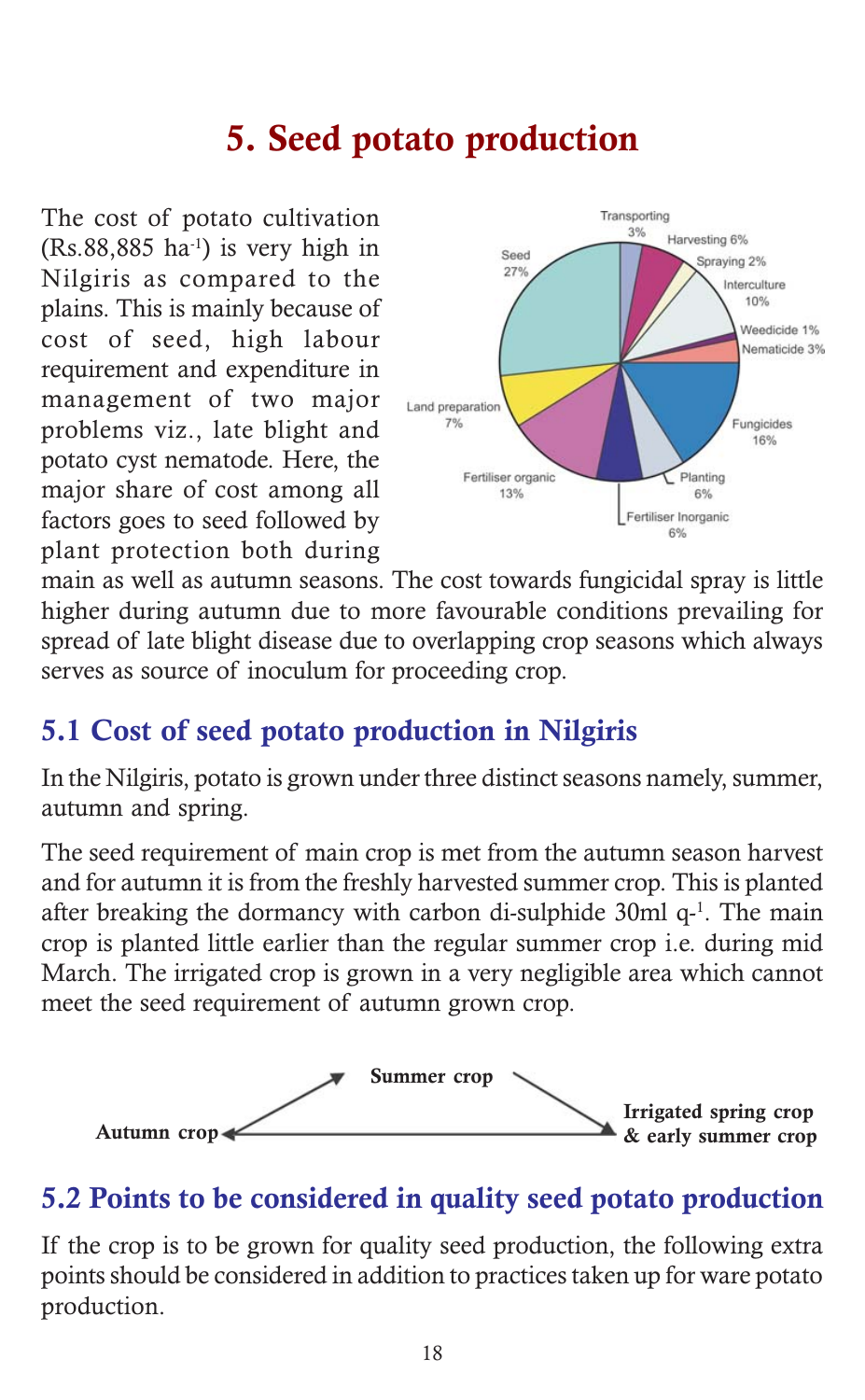- Select the fields, which are either free from cyst nematode or have minimum inoculum in the field.
- Go for summer or winter ploughing.
- Apply bleaching powder  $\omega$  12 kg/ha and apply Carofuron 3G  $\omega$  65 kg/ ha. at the time of land preparation to manage the inoculum of brown rot pathogen and cyst nematode respectively.
- Adjust the planting of seed crop in such a way that early summer crop harvested produce is used as seed for spring crop, the autumn crop produce is used as seed for summer crop and spring crop produce is used as seed for autumn crop.
- Well sprouted, seed sized (50-60g for summer and 30-40g for autumn) tubers of suitable variety need to be planted at 50 x 15 cm, with a recommended dose of fertilizers (90 : 135 : 90 kg NPK ha<sup>-1</sup>).
- Use recommended plant protection measures against foliar diseases.
- Apply a granular systemic insecticide such as Phorate 10 G  $\omega$  20 kg/ ha at the time of planting to prevent the infestation of aphid vectors.
- Spray the crop with lmidacloprid 17.8 EC (Confidor)  $@$  400 g  $(0.04\%$ a.i)ha<sup>-1</sup> or Metasystox 25 EC (Methyl-demeton) @ 1.2 lit./ha in 1000 litres water when the aphid count reaches 2 aphids/ 100 compound leaves in sprayed crop or 20 aphids/ 100 compound leaves in unsprayed crop.
- Repeat the spray at 10-15 days intervals based on the aphid population buildup in the crop and cut the haulms when its population reaches 20 aphids/100 compound leaves when the crop is near to maturity.
- Use of Endosulphan (Thiodan) 35 EC  $\omega$  1.25 l/ha against leaf eating insects.
- Inspect the field thrice during crop season, i.e. 40-45 days, 60-65 days and 75 days to remove all off-type and plant showing mottling, mosaic, crinkle, necrosis and leaf rolling symptoms.
- Cut the haulms at the ground level of summer crop in June and autumn crop in January.
- Harvest the summer crop in September-October when the tuber skin is firm and autumn crop in February-March.
- Sort out the infected tubers and grade the produce according to recommended size before storage.
- Seed should be treated with 3% boric acid solution for 30 minutes.
- Store the seed in plastic trays and turn the seed twice or thrice to keep it in good physiological condition and to avoid over sprouting. Store the seeds in well ventilated, dark place preferably racks. Lindane dust may be applied to avoid the superficial infestation of tuber moth.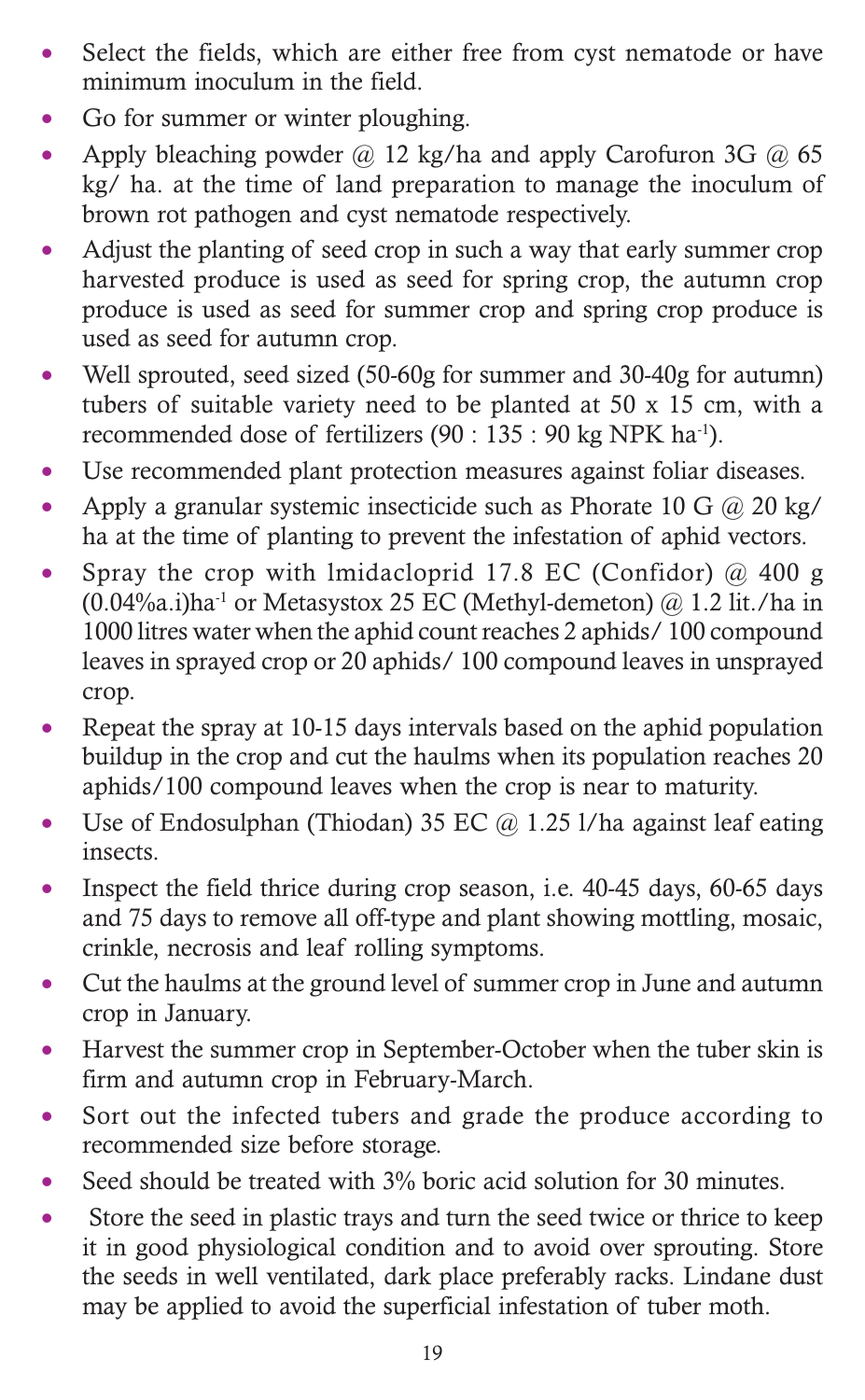# Kufri Jyoti

#### Parentage 3069 d (4) x 2814 a (1)









Year of release: 1968

#### Morphological characteristics

Plant: Plants tall, erect, compact and vigorous. Stems few, thick, colored in patches with moderately developed straight wings.

Foliage: Grey-green. Leaves intermediate, rachis green. Leaflets ovate, smooth glossy with entire margin, terminal leaflet fused.

Flowers: White. Profuse flowering.

Anthers orange-yellow, well developed, high pollen stainability. Stigma round and slightly notched.

Tubers: White, large, oval, smooth skin, fleet eyes, white flesh. Tendency to crack.

Sprouts: Blue-purple.

#### Agricultural characteristics

Adaptability: North and south Indian hills, parts of Bihar, Gujarat, Karnataka, Madhya Pradesh, Maharashtra, Punjab, Uttar Pradesh, and West Bengal.

Maturity: Hills medium-early (110-130 days); Plains medium (90-100 days)

Yield potential: Hills -20 t/ha; Plains 30 t/ha

Dormancy: Medium (6-8 week)

Diseases: Moderately resistant to late and early blight. Resistant to wart. Slow rate of degenertion.

Dry matter: Medium

#### Consumer and processing quality

Easy to cook, texture waxy, mild flavor, occasional discoloration after cooking. Suitable for instant flakes and chips.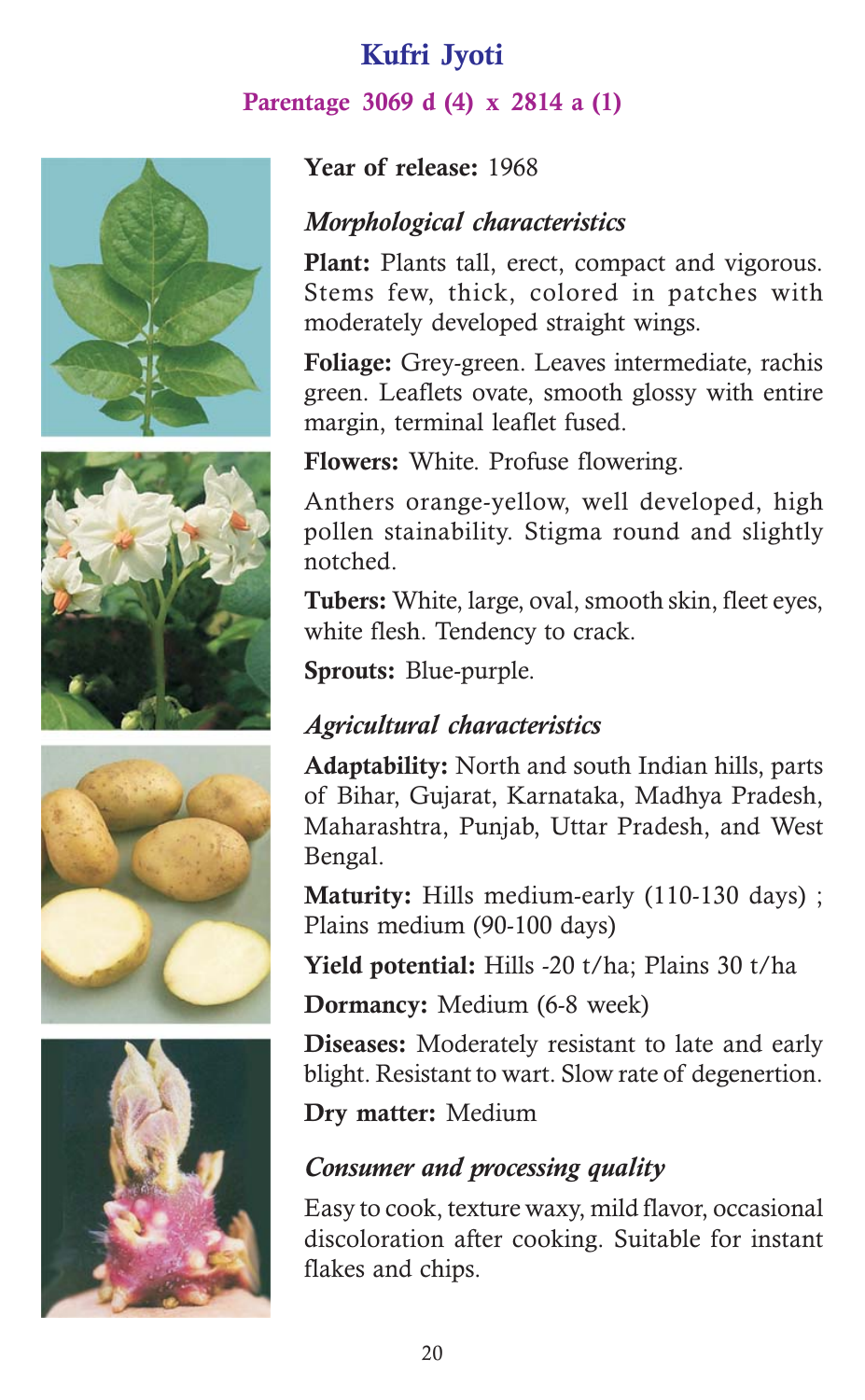# Kufri Swarna

#### Parentage Kufri Jyoti x (VTn)<sup>2</sup> 62.33.3

#### Year of release: 1985

#### Morphological characteristics

Plant: Plants tall, erect, compact and vigorous. Stems few, thick with prominent wings.

Foliage: Dark green. Leaves open, rachis green. Leaflets ovate, moderately pubescent, entire margin, many folicels.

Flowers: White, profuse flowering. Anthers orange-yellow, well developed, low pollen stainability. Stigma round.

Tubers: White, medium, round oval, smooth shining skin, fleet eyes, white flesh.

Sprouts: Blue-purple.

#### Agricultural characteristics

Adaptability: South Indian hills.

Maturity: Summer medium (130-135 days); Autumn medium (100-110 days)

Yield potential: 28 t/ha

Dormancy: Medium (4-6 weeks)

Diseases: Highly resistant to both the species of cyst namatodes (Globodera rostochiensis and G. palida). Resistant to early and late blight.

Dry matter: Medium

# Consumer and processing qulaity

Easy to cook, texture floury, free from discoloration after cooking. Suitable for processing.







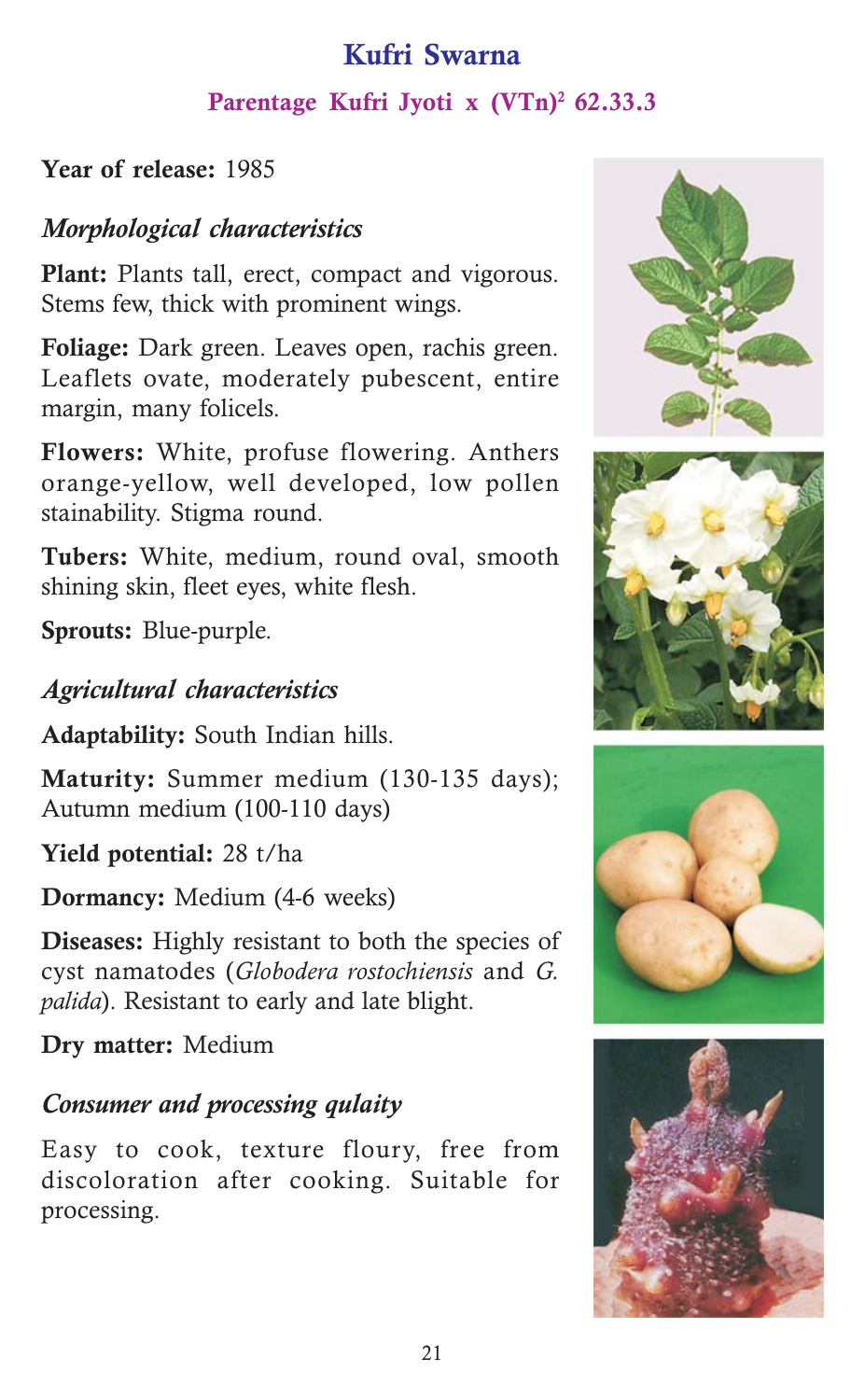# Kufri Giriraj Parentage SLB/J-132 x EX/A 680-16









#### Year of release: 1998

#### Morphological characteristics

Plant: Plants medium tall, semi-erect, medium compact and vigorous. Stems many, medium thick, colored at base with moderately developed straight wings.

Foliage: Green. Leaves open, rachis green. Leaflets ovate, smooth dull surface with entire margin.

Flowers: Light purple, shy flowering. Anthers yellow, well developed, low pollen stainability. Stigma round.

Tubers: White, medium to large, oval, smooth skin, fleet eyes, white flesh.

Sprouts: Light purple.

#### Agricultural characteristics

Adaptability: North and South Indian hills.

Maturity: Medium (130-135 days)

Yield potential: 25 t/ha

Dormancy: Medium (8-9 weeks)

Diseases: Field resistant to late blight (both foliage and tubers)

Dry matter: Medium (17-18%)

#### Consumer and processing quality

Easy to cook, waxy texture, mild flavor, free from discoloration after cooking. Not suitable for processing.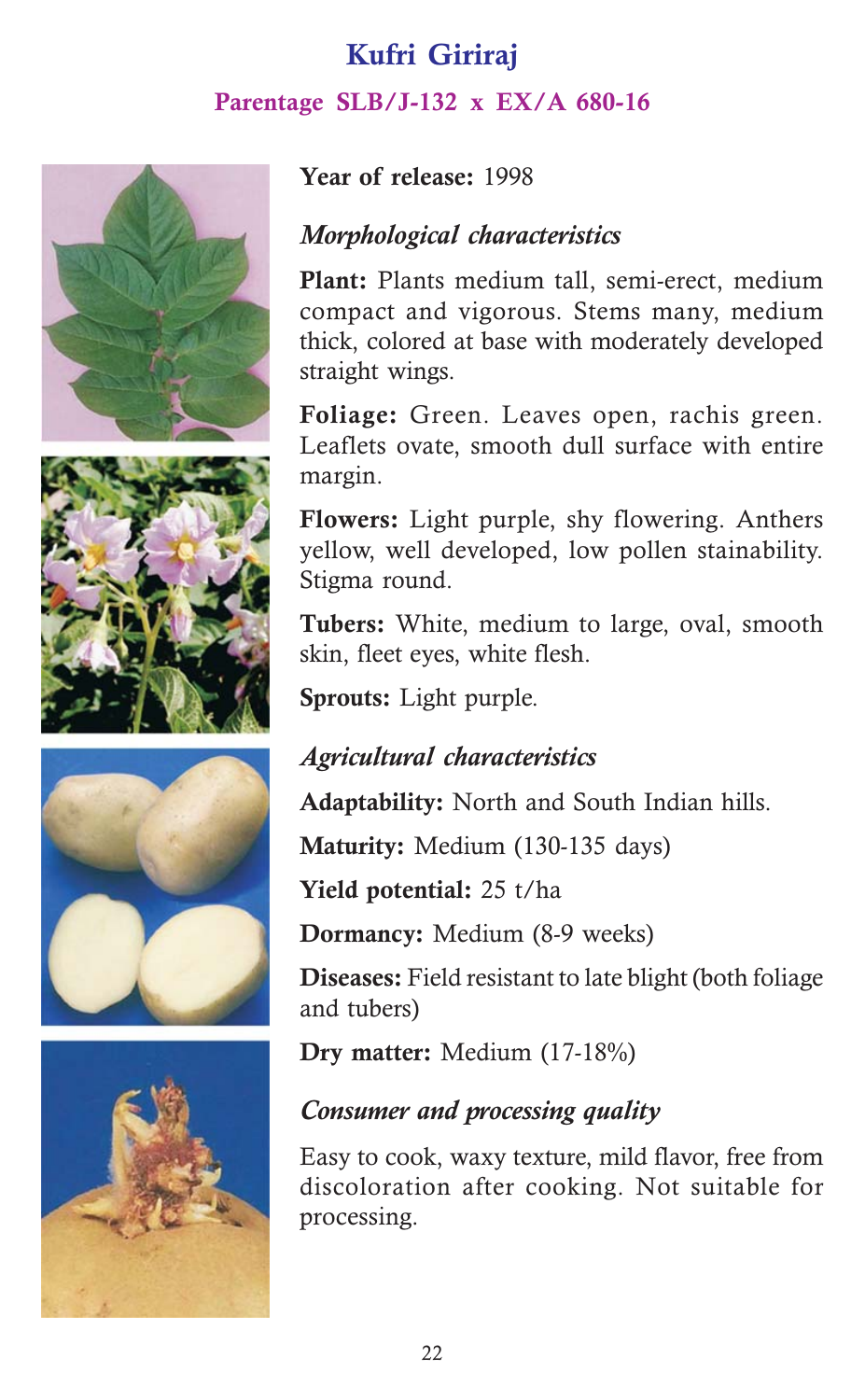# Kufri Shailja

### Parentage Kufri Jyoti x EX/A 680-16

#### Year of release: 2005

#### Morphological characteristics

Plant: Plants medium tall, semi-erect, semicompact and vigorous. Stems few, thick with feebly developed straight wings.

Foliage: Leaves structure intermediate, leaflet width narrow, leaflet coalescence absent, rachis and midrib pigmentation absent.

Flowers: Light red-purple, moderate flowering, floral stalk light purple, calyx completely pigmented, anther yellow, stigma round,.

Tubers: White, medium, round oval, smooth skin, shallow eyes, pale yellow flesh.

Sprouts: Red-purple.

Agricultural characteristics

Adaptability: All Indian.

Maturity: Medium (100 days).

Yield potential: 252 q/ha.

Diseases: Resistant to late blight both in foliage and tubers.







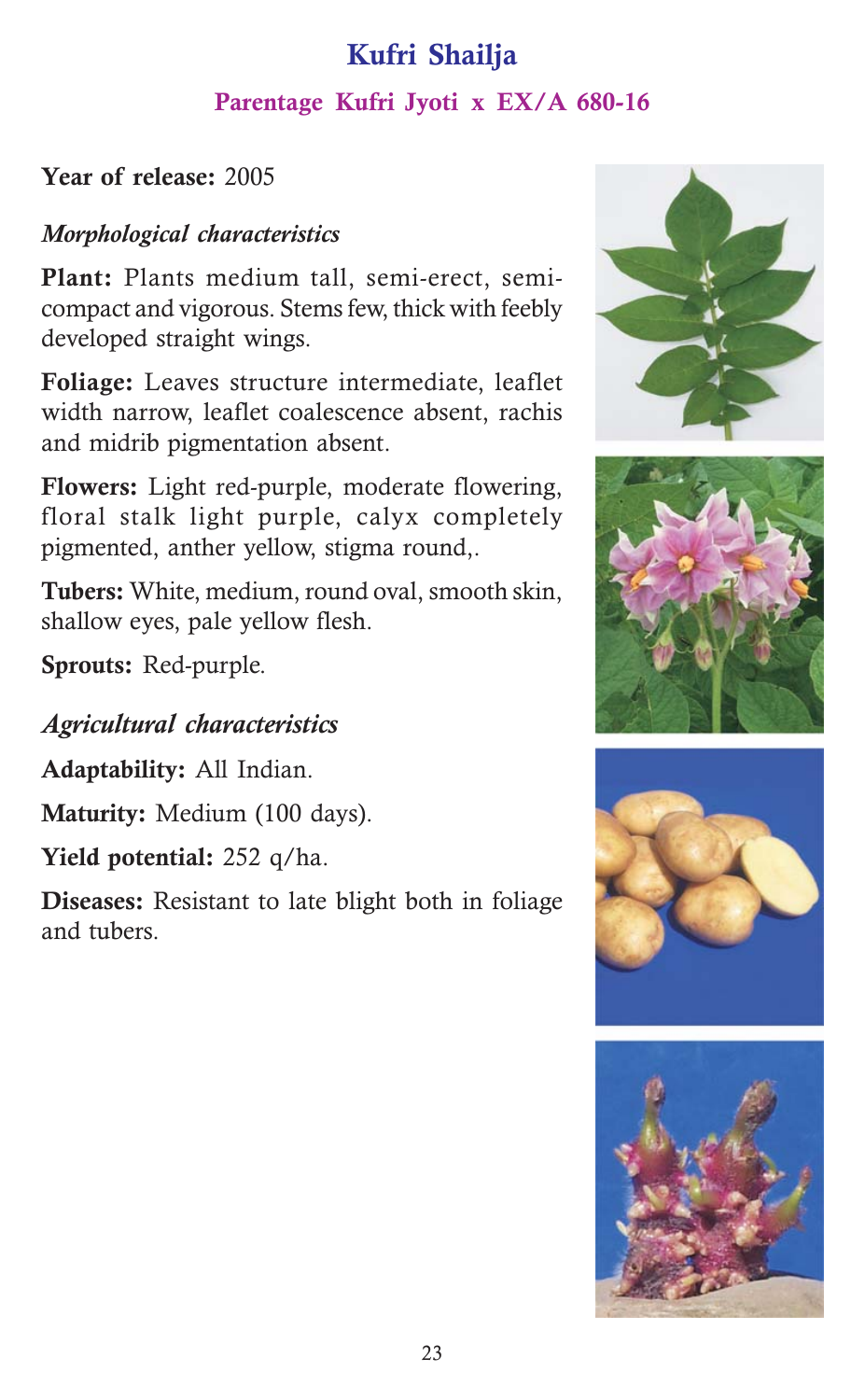# Kufri Himalini Parentage CP 2000 x CP 2132









#### Year of release: 2005

#### Morphological characteristics

Plant: Plants medium tall, semi-erect, semicompact and vigorous.

Foliage: Green, leaves compact, rachis green. Leaflets ovate, moderately pubescent, entire margin, many folicels.

Flowers: Light purple, profuse flowering, calyx green, corolla light purple, anther yellow, stigma round.

Tubers: White, medium, oval-oblong, smooth skin, shallow eyes, pale yellow flesh.

Sprouts: Purple with white to green at apex..

#### Agricultural characteristics

Adaptability: All India.

Maturity: Medium (110-120 days)

Dormancy: Medium (10-11 weeks)

Diseases: Field resistance to late blight in foliage and moderate resistance in tubers.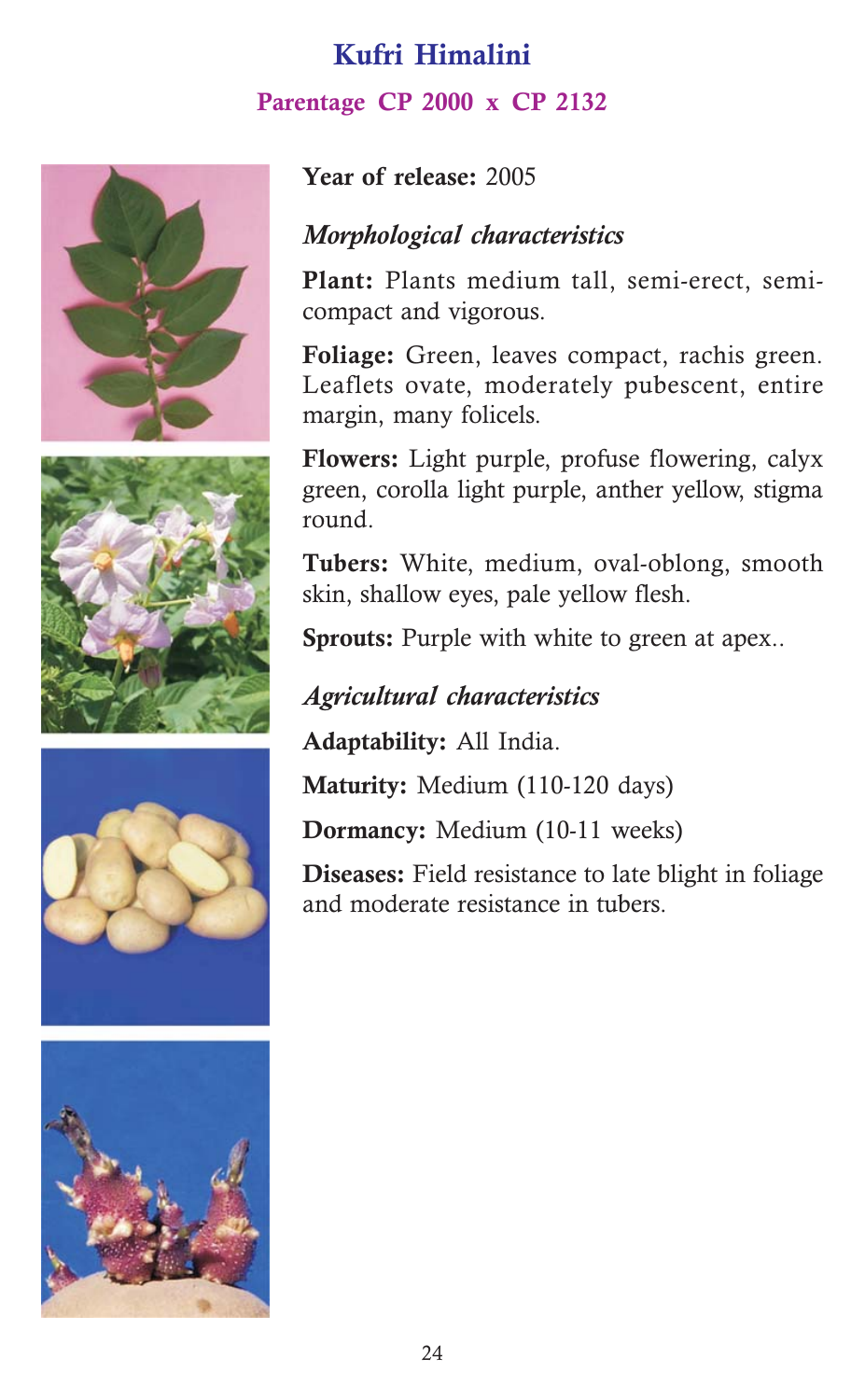# 6. Monitoring of seed quality

The certification is undertaken visually to control the spread of bacterial, fungal, viral and nematode diseases to ensure the quality of the seed. The health of seed is the basic consideration and the system of seed production varies fundamentally from the grain crop.

# 6.1 Monitoring quality of stocks

The seed certification methods are a way of ensuring the availability of true to type healthy seed, free from degenerative diseases and varietal mixture. The main objective of seed monitoring is to control the spread of fungal, bacterial, viral and nematode diseases and to maintain the quality of seed. Hence the general approach, which implies to potato, is given below:

- 1. Seed tubers should not be less than 20 g.
- 2. Seed stocks should be reasonably clean from black scurf and common scab.
- 3. Proportion of tuber with cuts, bruises: cracks should not exceed 1% by count.
- 4. Seed should be free from insect damage, worms, late blight, dry or wet rots, charcoal rot, wart, black heart and freezing injury. The damage caused by above factors should not be more than 1% by count.

In seed monitoring the following aspects are taken into consideration for inspecting a crop:

- i) History of the plot about the previous crop, soil-borne pathogen whether it is free from them or not.
- ii) Isolation of 15 m between seed and ware crop has been maintained or not.
- iii) Roguing of diseased plants has been done or not and plant protection measures have been taken or not.
- iv) Variety and source of seed.

Other information on crop rotation, pre-sprouting of seed stocks, cultural practices and timely planting, suitable combination of seed size and spacing will give the idea about the varietal mixture (in hills only) tubers at harvest.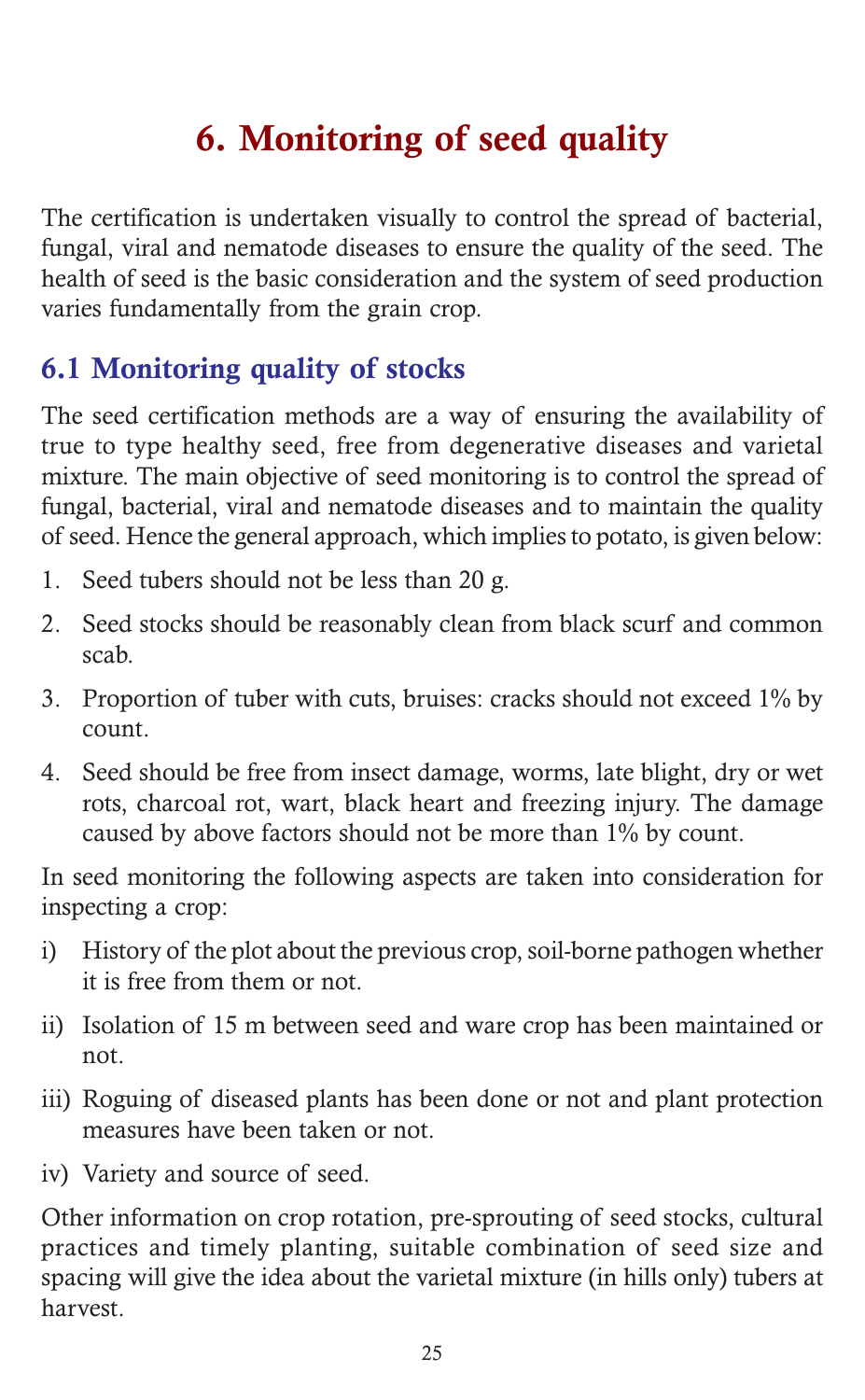# 6.2 Methods of inspection for monitoring the quality

The crop should be fully-grown at the time of final inspection and the germination should be uniform. Too early or too late inspection serves no purpose of seed monitoring. Final field inspection for monitoring is carried out provided the following conditions are fulfilled:

- i) The previous history of the field, crop operation, manuring and plant protection schedule are made available at the time of inspection.
- ii) Final rouging should be done before certification/inspection. At the time of rouging all off type and diseased plants should be removed along with mother and newly born tubers.

A minimum of four counts of 100 plants each are taken randomly on four spots in an area of one hectare. For additional each hectare or part thereof on sample of 100 plants is observed for all visible mosaics other diseases and off types. All relevant observations of each count will be filled in the proforma. The overall appraisal of all the counts, thus inspected, will decide the rejection or selection of the seed crop in a particular field. If the crops meets the tolerance limit of Foundation-I or Foundation-II seed grade or certified seed then it is selected or passed for a particular category of quality seed. If it does not meet the tolerance limit of particular grade then it is either down graded or rejected and recommended for ware use. After the dates of dehaulming are disclosed then the monitoring authority is to ensure that haulms are removed at the ground level on due dates and there is no regrowth of stumps at all. Finally the graded produce is inspected for tuber grades and surface infections.

# 6.3 Seed monitoring standards

As per the national policy of seed multiplication, the multiplication phases of seed have been grouped into three categories:

- i) Breeder's or basic seed which is produced scientifically under the supervision of expert scientists.
- ii) Foundation I and II is produced by State Agriculture/ Horticulture departments, NSC and SFCI .
- iii) in Nilgiris. quality seed is produced by central Potato Research station Ooty, State Horticulture Department and contract growers.

#### 6.3.1 Field standards for seed crop

The breeder's seed is considered to be pure and disease-free, and no tolerance limit is fixed for it, while for foundation (FS I, and FS II) and certified seed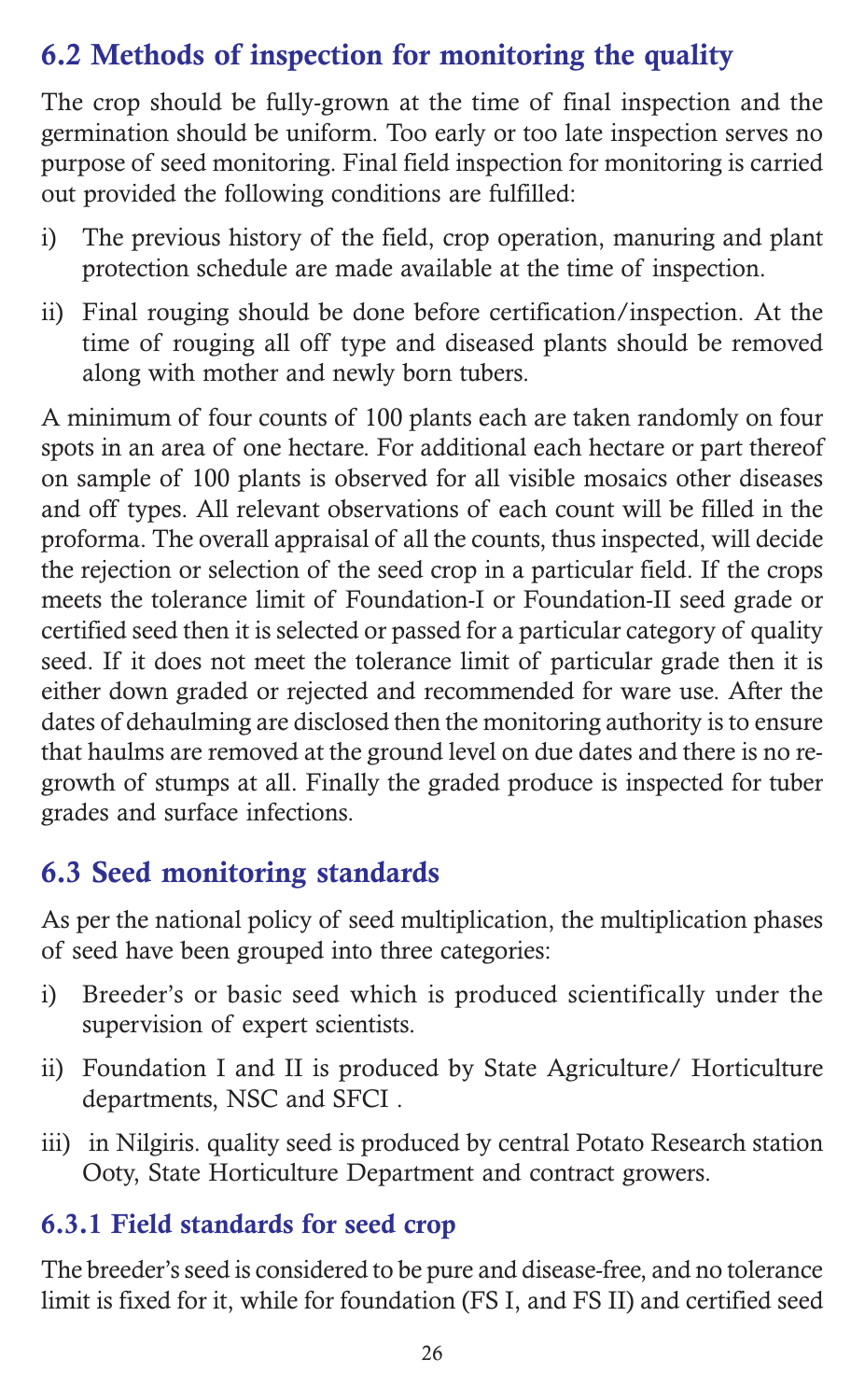stocks tolerance limit of viruses, off type, tuber-borne diseases and grades have been fixed by Govt. of India which are as follows. These standards can be observed for quality seed production.

|           | Off type | Mild<br>mosaic | Severe mosaic /<br>PLRV/PVT/<br><b>Yellows</b> | <b>Total</b><br>viruses | <b>Brown</b><br>rot      | <b>PSTVd</b> |
|-----------|----------|----------------|------------------------------------------------|-------------------------|--------------------------|--------------|
| FS-I      | 0.05     | 1.0            | 0.5                                            | 1.0                     | $\overline{\phantom{a}}$ |              |
| FS-II     | 0.05     | 2.0            | 0.75                                           | 2.0                     | $3$ pl/ha                |              |
| Certified | 0.10     | 3.0            | 1.0                                            | 3.0                     | -do-                     |              |

|  |  | Grade of seed crop/purity% of plants infected with |  |  |
|--|--|----------------------------------------------------|--|--|
|  |  |                                                    |  |  |

#### 6.3.2Seed tuber disease standards

| Grade     | Common<br>$Scab*$ | <b>Black</b><br>scurf | Cut/<br>bruised | $_{LB}$ | Dry rot | <b>Total</b><br>disease |
|-----------|-------------------|-----------------------|-----------------|---------|---------|-------------------------|
| FS-I      | 5.0               | 5.0                   | 1.0             | 1.0     | 1.0     | 5.0                     |
| FS-II     | 5.0               | 5.0                   | 1.0             | 1.0     | 1.0     | 5.0                     |
| Certified | 5.0               | 5.0                   | 5.0             | 1.0     | 1.0     | 5.0                     |

\* Standard and limits approved 1982-83

#### 6.3.3 Seed size standards

| Seed source        | Grade                | <b>Size</b>               | Corresponding weight        |
|--------------------|----------------------|---------------------------|-----------------------------|
| <b>Hill Seed</b>   | Seed size Large      | $30-60$ mm<br>Above 60 mm | $25-150$ g<br>Above $150 g$ |
| <b>Plains Seed</b> | Seed size Large size | $30-55$ mm<br>Above 55 mm | $25-125$ g<br>Above $125 g$ |

NB: in a seed lot, tubers not conforming to specific size of seed should not be more than 5%

# 6.4 Quality control

The post harvest quality of stocks is checked by grow-out tests. A sample of two tubers from each jute bag of 50 kg is drawn and bulked as one lot based on the seed supplied to the seed – producing agency. Thus the samples of each variety are planted lot-wise separately and observations on disease incidence and varietal mixture are recorded, and the quality is judged. Based on the percentage of viral diseases, the quality of seed is decided whether the tolerance is within the limits of above mentioned standards. A few tubers are also cut to see the bacterial infection in the stock.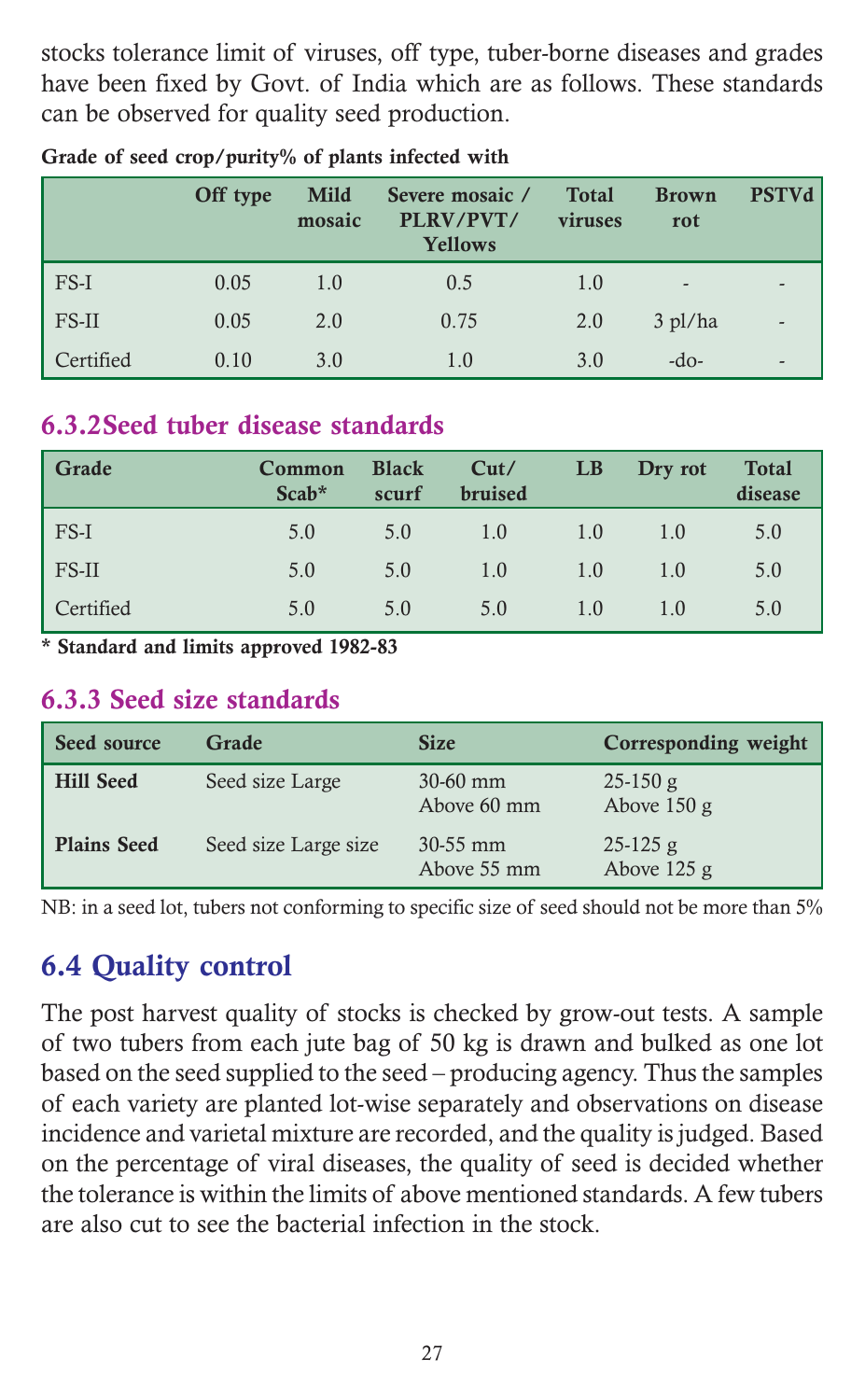# 7. Calendar of events for potato cultivation in Nilgiris

| <b>Month</b> |                   | Week Southern hills (Summer crop)                                                                                                                                                                                                                                                                                                                                                                                                                                                                                                                                                 |
|--------------|-------------------|-----------------------------------------------------------------------------------------------------------------------------------------------------------------------------------------------------------------------------------------------------------------------------------------------------------------------------------------------------------------------------------------------------------------------------------------------------------------------------------------------------------------------------------------------------------------------------------|
| March        | IV                | Remove seed from store and inspect for cut and infected tubers.                                                                                                                                                                                                                                                                                                                                                                                                                                                                                                                   |
| April        | T                 | Deep ploughing of field and expose the soil for 3-4 weeks.                                                                                                                                                                                                                                                                                                                                                                                                                                                                                                                        |
|              | $\mathbf{I}$      | Prepare the field by giving 2-3 ploughing with disc and harrow<br>followed by leveling the field with leveler once.                                                                                                                                                                                                                                                                                                                                                                                                                                                               |
|              | III               | Open the furrows manually. Apply the recommended dose of<br>fertilizers as per soil fertility status in the rows. (Recommendation:<br>FYM: 15-20 t ha <sup>-1</sup> , N: 90 kg ha <sup>-1</sup> i.e 450 kg of Ammonium Sulphate,<br>P <sub>2</sub> 0 <sub>5</sub> : 135 kg ha <sup>-1</sup> i.e 844 kg of SSP and K <sub>2</sub> 0: 90 kg ha <sup>-1</sup> i.e 150 kg of<br>Muriate of Potash). Apply carbofuran @ 2 kg ai (i.e Furadan @<br>65 kg ha <sup>-1</sup> ) as basal in furrows to control cyst nematodes. Plant the<br>seed manually in furrows at 60 x 20 cm spacing. |
|              | IV                | Planting can be extended to this week also. No irrigation is<br>required as the crop is generally grown under rainfed conditions.                                                                                                                                                                                                                                                                                                                                                                                                                                                 |
| May          | I                 | Crop starts emerging depending upon the receipt of rainfall.                                                                                                                                                                                                                                                                                                                                                                                                                                                                                                                      |
|              | $\rm II$          | Pre-emergence application of paraquat $@$ 0.2%                                                                                                                                                                                                                                                                                                                                                                                                                                                                                                                                    |
|              | IV                | Light hoeing with kottu (hand gudli) to loosen the soil.                                                                                                                                                                                                                                                                                                                                                                                                                                                                                                                          |
| June         | T                 | Give prophylactic spray of any systemic fungicide like mencozeb+<br>cymoxanil (e.g. curzate) (1.5 kg ha <sup>-1</sup> ) for Late blightcontrol.                                                                                                                                                                                                                                                                                                                                                                                                                                   |
|              | III               | Give Mancozeb (0.2%) spray for the control of Late blight alternating<br>with systemic fungicide depending upon the weather condition and<br>severity of disease, till the crop reaches to its maturity.                                                                                                                                                                                                                                                                                                                                                                          |
| July         | $\mathbf{I}$      | Earth up the crop with the help of kottu.                                                                                                                                                                                                                                                                                                                                                                                                                                                                                                                                         |
|              | <b>III</b>        | Continue the late blight control measures depending upon the situation.                                                                                                                                                                                                                                                                                                                                                                                                                                                                                                           |
|              | IV                | Continue the late blight measures depending upon the situation.                                                                                                                                                                                                                                                                                                                                                                                                                                                                                                                   |
| August       | $\mathbf{I}$      | Continue the late blight measures depending upon the situation.                                                                                                                                                                                                                                                                                                                                                                                                                                                                                                                   |
|              | $\mathbf{I}$      | Continue the late blight measures depending upon the situation.                                                                                                                                                                                                                                                                                                                                                                                                                                                                                                                   |
|              | III               | Cut the haulms and cover the exposed tubers.                                                                                                                                                                                                                                                                                                                                                                                                                                                                                                                                      |
|              | <b>IV</b>         | Allow the tuber to cure its skin.                                                                                                                                                                                                                                                                                                                                                                                                                                                                                                                                                 |
| September I  |                   | Allow the tuber to cure its skin.                                                                                                                                                                                                                                                                                                                                                                                                                                                                                                                                                 |
|              | $\mathbf{I}$      | Harvest the crop and heap the tubers in well ventilated store.                                                                                                                                                                                                                                                                                                                                                                                                                                                                                                                    |
|              | Ш                 | Harvest the crop and heap the tubers in well ventilated store.                                                                                                                                                                                                                                                                                                                                                                                                                                                                                                                    |
|              | IV                | Open the heap, grade the tubers after removing the cut/infected tubers.                                                                                                                                                                                                                                                                                                                                                                                                                                                                                                           |
| October      | T<br>$\mathbf{I}$ | Open the heap, grade the tubers after removing the cut/infected tubers.<br>Dispose off the produce in the market.                                                                                                                                                                                                                                                                                                                                                                                                                                                                 |
|              |                   |                                                                                                                                                                                                                                                                                                                                                                                                                                                                                                                                                                                   |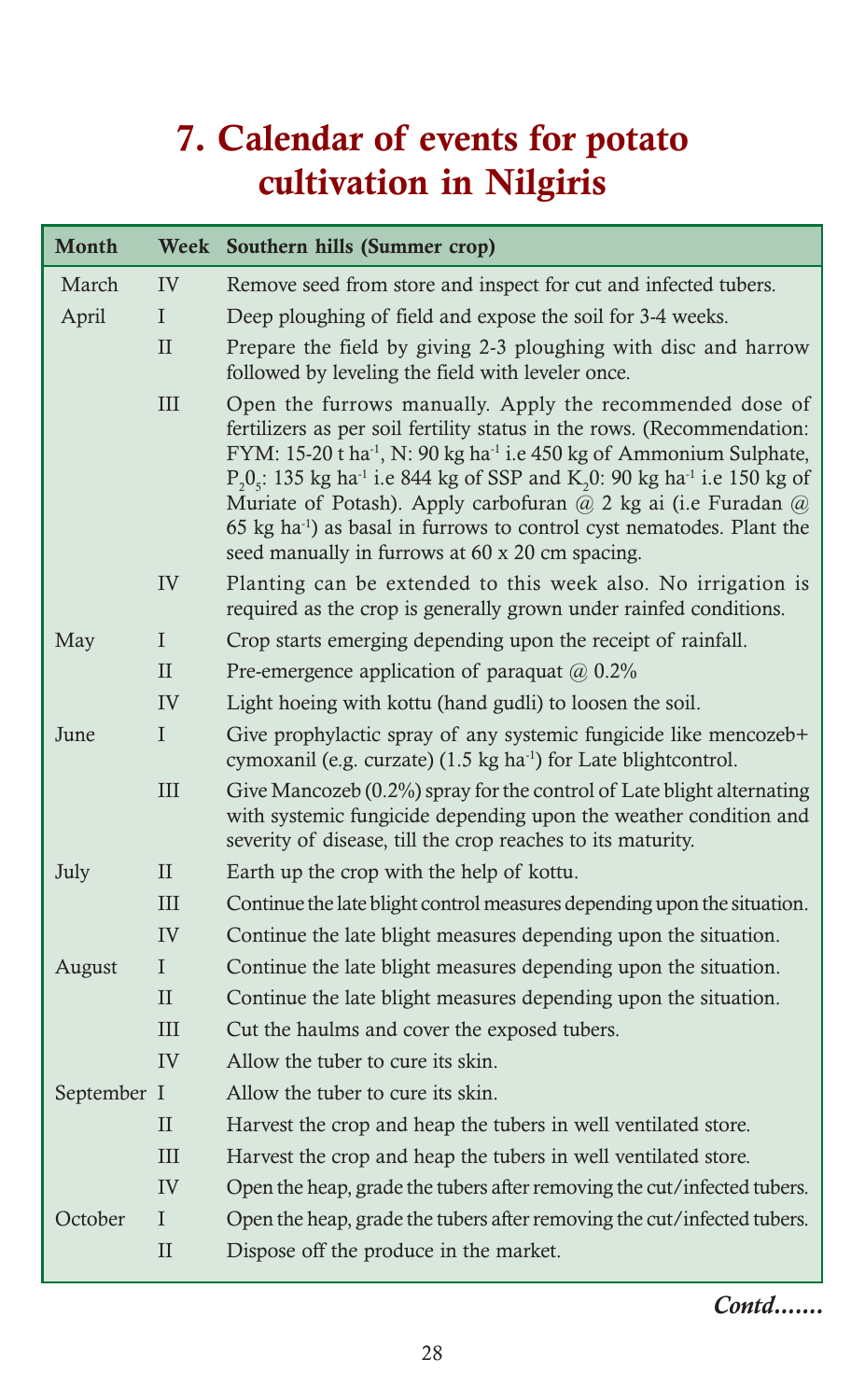| <b>Month</b> | Week         | Southern hills (Autumn crop)                                                                                                                                                                                                                                                          |
|--------------|--------------|---------------------------------------------------------------------------------------------------------------------------------------------------------------------------------------------------------------------------------------------------------------------------------------|
| July         | $\mathbf{I}$ | Remove the seed from store, inspect for sprout development, reject<br>cut and infected tubers. Treat seed tubers with Carbon-di-sulphide<br>for chitting of freshly harvested crop.                                                                                                   |
| August       | I            | Prepare the field by giving 2-3 ploughings with disc and disc<br>harrow followed by leveling the field with leveller once or twice.                                                                                                                                                   |
|              | $\rm II$     | Make the furrows manually. Apply the recommended dose of<br>fertilizers (Just like summer crop) Apply Carbofuran $@$ 2 kg a.i<br>Furadan $@$ 65 kg/ ha as basal in furrows before planting to control<br>cyst nematodes. Plant the seed manually in furrows at 50 x 20 cm<br>spacing. |
|              | Ш            | Planting can be extended to this week also.                                                                                                                                                                                                                                           |
|              | IV           | No irrigation is required as the crop is grown under rainfed<br>conditions. Emergence starts depending on the weather.                                                                                                                                                                |
| September I  |              | Crop starts emerging depending upon the receipt of rainfall.                                                                                                                                                                                                                          |
|              | $\mathbf{I}$ | Pre-emergence application of Paraquat @ 0.2%                                                                                                                                                                                                                                          |
|              | IV           | Light hoeing with kottu (hand godli) to loosen the soil.                                                                                                                                                                                                                              |
| October      | I            | Give prophylactic spray of any systemic fungicide like mencozeb+<br>cymoxanil (e.g. curzate) 1.5 kg ha <sup>-1</sup> ) for Late blight control.                                                                                                                                       |
|              | III          | Give Mencozeb (0.2%) spray for the control of late blight alternating<br>with systemic fungicide depending upon the weather condition and<br>severity of disease, till the crop reaches to its maturity.                                                                              |
| November II  |              | Earth up the crop with the help of kottu.                                                                                                                                                                                                                                             |
|              | III          | Continue the late blight control measures depending upon the<br>situation.                                                                                                                                                                                                            |
|              | IV           | Continue the late blight measures depending upon the situation.                                                                                                                                                                                                                       |
| December I   |              | Continue the late blight measures depending upon the situation.                                                                                                                                                                                                                       |
|              | П            | Cut the haulms and cover the exposed tubers.                                                                                                                                                                                                                                          |
|              | III          | Allow the tuber to develop its skin maturity & firm ness.                                                                                                                                                                                                                             |
|              | IV           | Allow the for curing of skin.                                                                                                                                                                                                                                                         |
| January      | I            | Harvest the crop and heap the tubers in well ventilated store.                                                                                                                                                                                                                        |
|              | $\rm II$     | Harvest the crop and heap the tubers in well ventilated store.                                                                                                                                                                                                                        |
|              | III          | Open the heap, grade the tubers after removing the cut/infected<br>tubers.                                                                                                                                                                                                            |
|              | IV           | Dispose off the tubers in the market.                                                                                                                                                                                                                                                 |

Contd.......